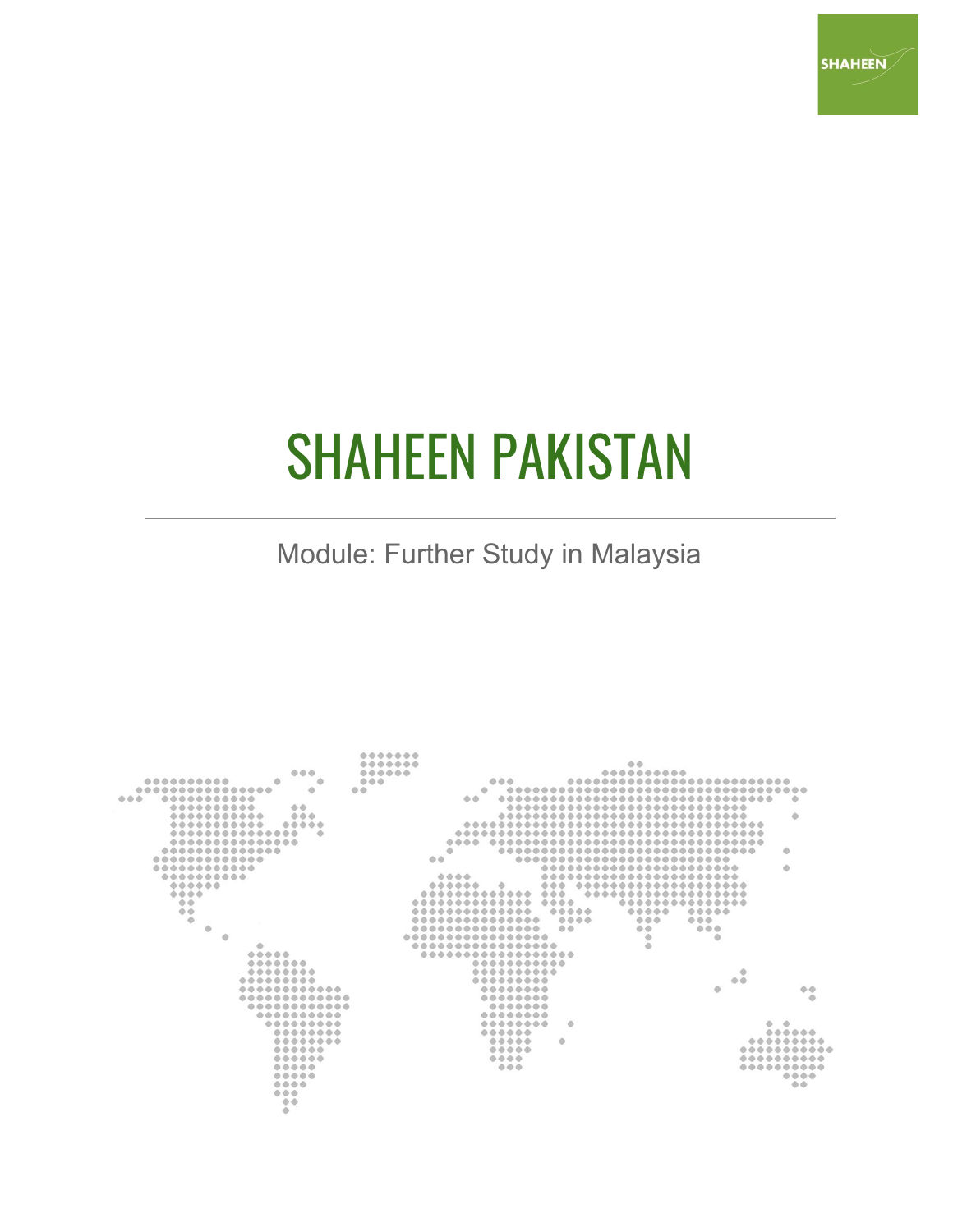| <b>GLOSSARY</b>                                                                                                                                                                                                                          | 3                                                  |
|------------------------------------------------------------------------------------------------------------------------------------------------------------------------------------------------------------------------------------------|----------------------------------------------------|
| <b>SECTION 1</b>                                                                                                                                                                                                                         | 6                                                  |
| <b>1.1. INTRODUCTION</b><br><b>GENERAL INFORMATION</b><br>MOTIVATION TO APPLY TO MALAYSIA<br>Job Prospects<br><b>OVERVIEW OF THE EDUCATION SYSTEM</b>                                                                                    | 6<br>6<br>6<br>6<br>$\overline{7}$                 |
| <b>1.2. APPLYING</b><br><b>OVERVIEW</b><br><b>Application Components</b>                                                                                                                                                                 | 10<br>10                                           |
| <b>SECTION 2: UNDERGRADUATE STUDY</b><br><b>TYPES OF DEGREES</b><br>The following degree options are available in Malaysia:<br>HOW TO PREPARE FOR AN UNDERGRADUATE DEGREE<br><b>EDUCATION SELECTION IN PAKISTAN</b>                      | 11<br>12<br>12<br>13<br>13                         |
| <b>FEES, FUNDING AND SCHOLARSHIP</b><br><b>FEES</b><br><b>SCHOLARSHIPS AND GRANTS</b>                                                                                                                                                    | 14<br>14<br>14                                     |
| <b>SECTION 3: POSTGRADUATE STUDY</b><br><b>TYPES OF DEGREES</b><br>HOW TO PREPARE FOR A POSTGRADUATE DEGREE<br>EDUCATION SELECTION IN PAKISTAN FOR MASTER'S<br>EDUCATION SELECTION IN PAKISTAN FOR PHDs                                  | 15<br>16<br>16<br>16<br>16                         |
| FEES, FUNDING AND SCHOLARSHIP<br><b>FEES</b><br><b>SCHOLARSHIPS AND GRANTS</b>                                                                                                                                                           | 19<br>19<br>19                                     |
| <b>SECTION 4: GENERAL INFORMATION</b>                                                                                                                                                                                                    | 20                                                 |
| (Applicable to all Applicants)                                                                                                                                                                                                           | 20                                                 |
| <b>4.1. APPLYING FOR A VISA</b><br>DO YOU NEED A VISA<br>WHEN SHOULD YOU APPLY<br>HOW MUCH DOES IT COST<br>Personal Bond<br><b>Medical Screening</b><br>HOW LONG CAN YOU STAY IN MALAYSIA<br><b>APPLYING</b><br><b>OTHER INFORMATION</b> | 21<br>21<br>21<br>21<br>21<br>22<br>22<br>22<br>22 |
| How to avoid problems when applying for a visa?                                                                                                                                                                                          | 23                                                 |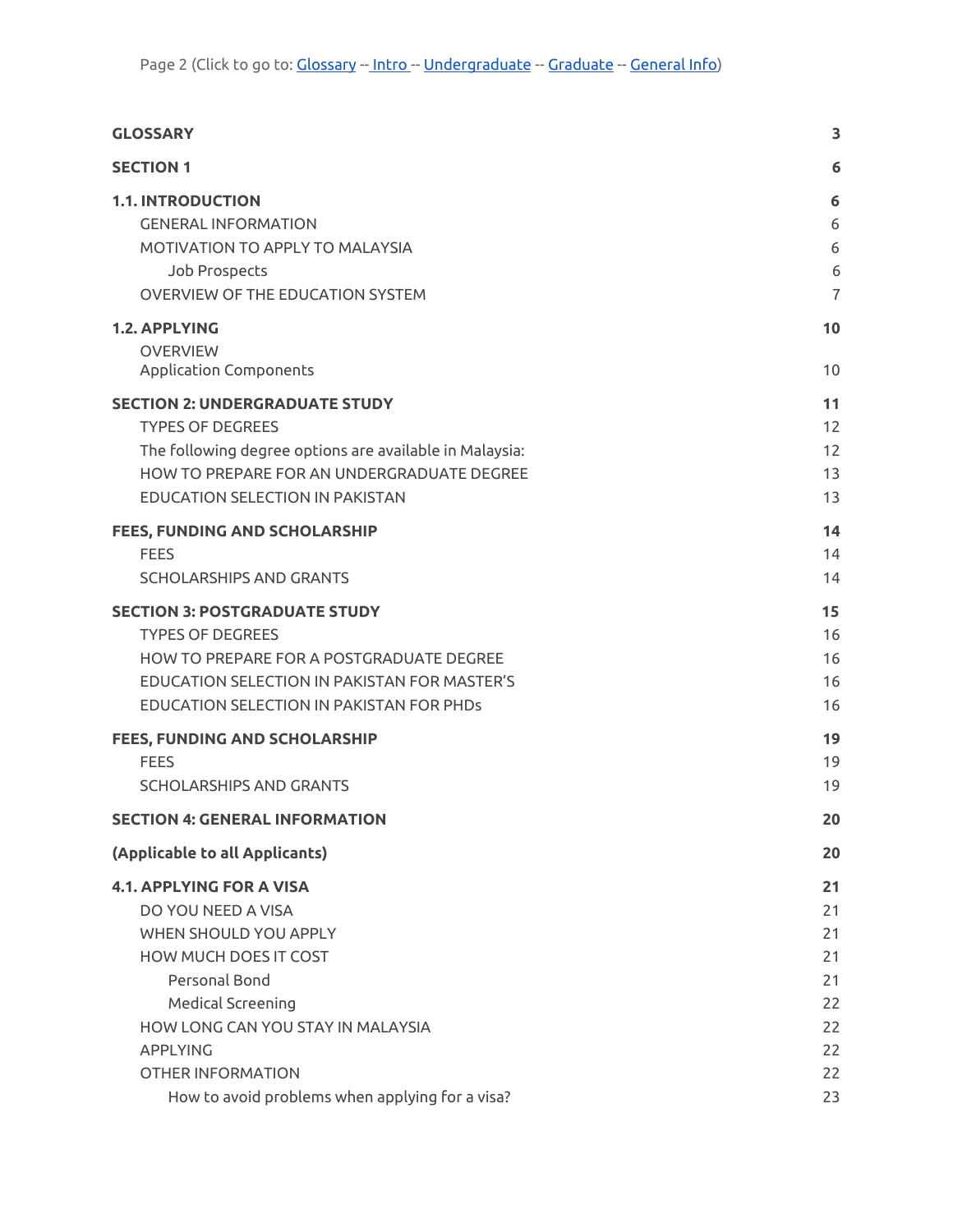| VISAS FOR FAMILY MEMBERS/DEPENDENTS            | 23 |
|------------------------------------------------|----|
| Working while studying                         | 23 |
| Working in Malaysia after graduation           | 24 |
| <b>4.2. ACCOMMODATION</b>                      | 25 |
| <b>GENERAL OPTIONS</b>                         | 25 |
| Cities ranked according to cost of living cost | 26 |
| Other                                          | 26 |
| 4.3. BUDGETING                                 | 26 |
| <b>SECTION 5: CONTRIBUTORS</b>                 | 27 |
| <b>SOURCES</b>                                 | 28 |
|                                                |    |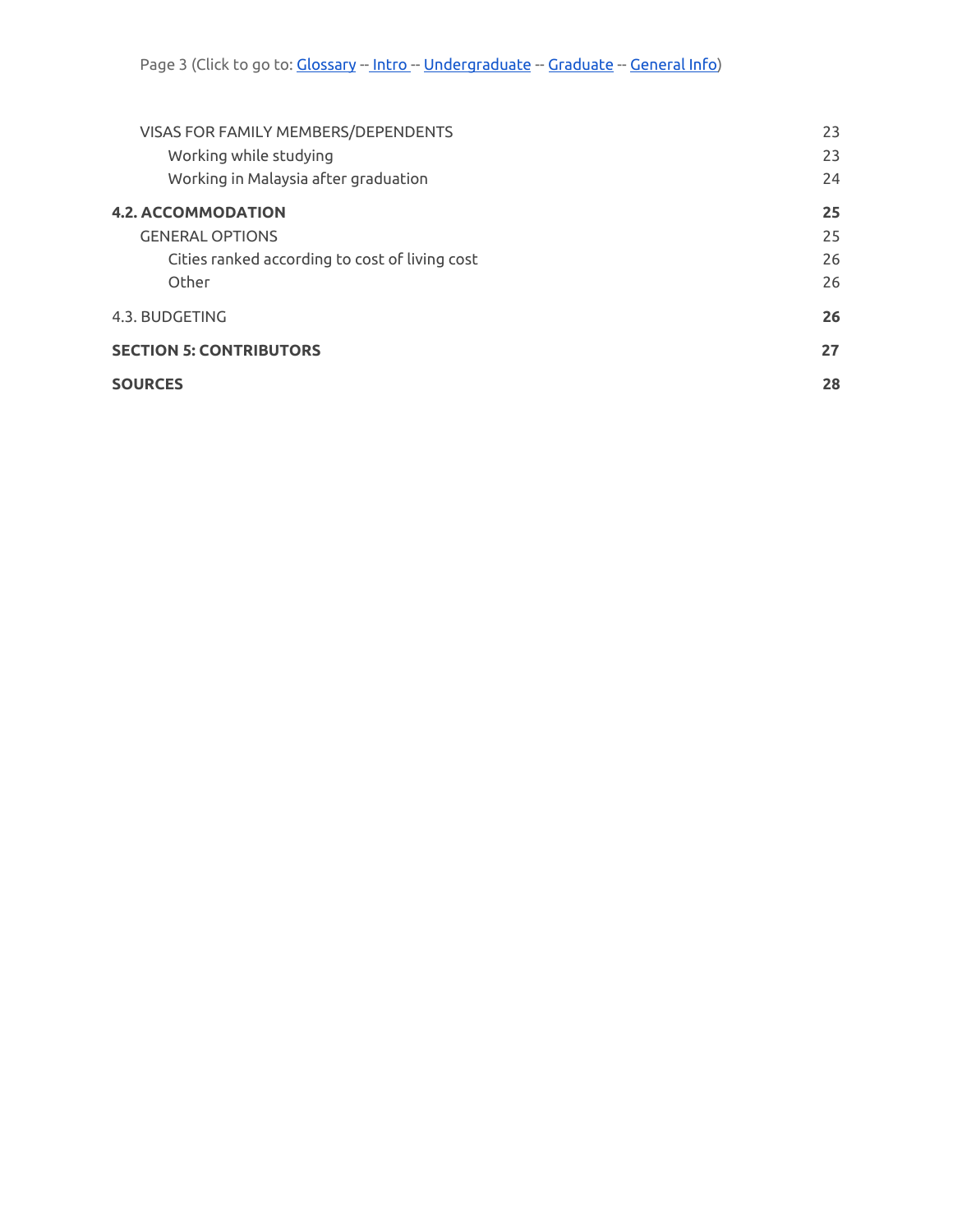# **GLOSSARY 1**

<span id="page-3-0"></span>**HEI:** Higher Education Institution

**iKad:** Your identification card in Malaysia (containing your name, passport number, institution name, the length of validity of your Student Pass, and your photograph)

**MOHE:** The Ministry of Higher Education in Malaysia (the higher education sector is under the jurisdiction of the MOHE)

**SEV:** Single Entry Visa

**VAL:** Visa Approval Letter

<sup>&</sup>lt;sup>1</sup> Mention any terms that are specific to this country, or terms that may have a different definition in this country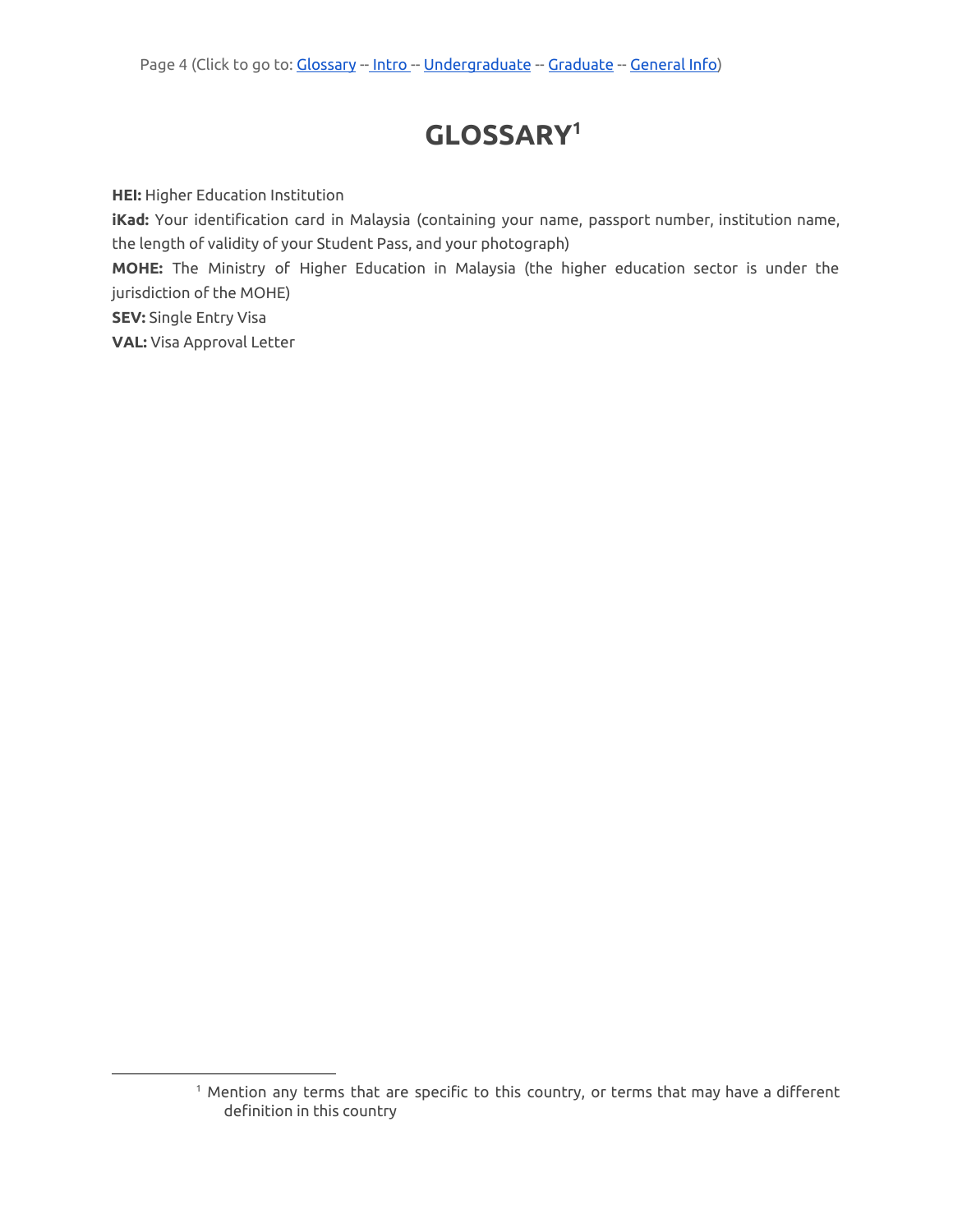# **SECTION 1 1.1. INTRODUCTION<sup>2</sup>**

### <span id="page-4-2"></span><span id="page-4-1"></span><span id="page-4-0"></span>**GENERAL INFORMATION**

The following are some general facts about Malaysia:

| <b>Official Language</b>         | Malay<br>According to the Telegraph, as of 2017, at least half of the Malaysian<br>population can speak English.                            |  |
|----------------------------------|---------------------------------------------------------------------------------------------------------------------------------------------|--|
| <b>Official Religion</b>         | Islam.<br>The Malaysian community shows tolerance towards other religions too<br>however.                                                   |  |
| Number of<br><b>Universities</b> | Malaysia has a total number of 64 universities (as of 2018):<br>20 Public Universities<br>37 Private Universities<br>7 Foreign Universities |  |

# <span id="page-4-3"></span>**MOTIVATION TO APPLY TO MALAYSIA 3**

There are multiple reasons for Malaysia being considered an attractive country to study in, and they include the following. Malaysia is often considered to be 'mini-Asia', with a majority of the population being Malay, Indian and Chinese. Otherwise there are over 29 ethnic groups within the country. In this way you will be exposed to a variety of races, cultures and social atmospheres. Additionally, compared to other countries such as the UK and US, Malaysian education and living costs are much cheaper. In fact, there are many international universities, mainly from the UK and Australia, that have campuses in Malaysia, so you can potentially study with lower costs at a university in Malaysia and get the UK/Australia/etc degree. Most of these international universities are situated in the EduCity development in Johor, at the southernmost tip of Peninsular Malaysia.

#### <span id="page-4-4"></span>**Job Prospects 4**

Unfortunately, job prospects in Malaysia are limited. Government policies posit that Malaysian citizens should be given preference for job vacancies. So if employers want to hire international students, they have to prove to the government that there are no Malaysian citizens who are eligible for the job. This tends to discourage employers from considering international students. Note that this is the case for students while they are studying or even after they graduate. Nonetheless, if you are exceptional candidate then your chances may be better.

<sup>2</sup> General information about the country, specific to Pakistan,

Number of international students studying there,

<sup>&</sup>lt;sup>3</sup> Specific benefits of studying in this country, how is it better than other places?

<sup>&</sup>lt;sup>4</sup> Why should one apply to the UK? What are job prospects like after you complete your degree -- in your home country, and country of study, and maybe even in other countries?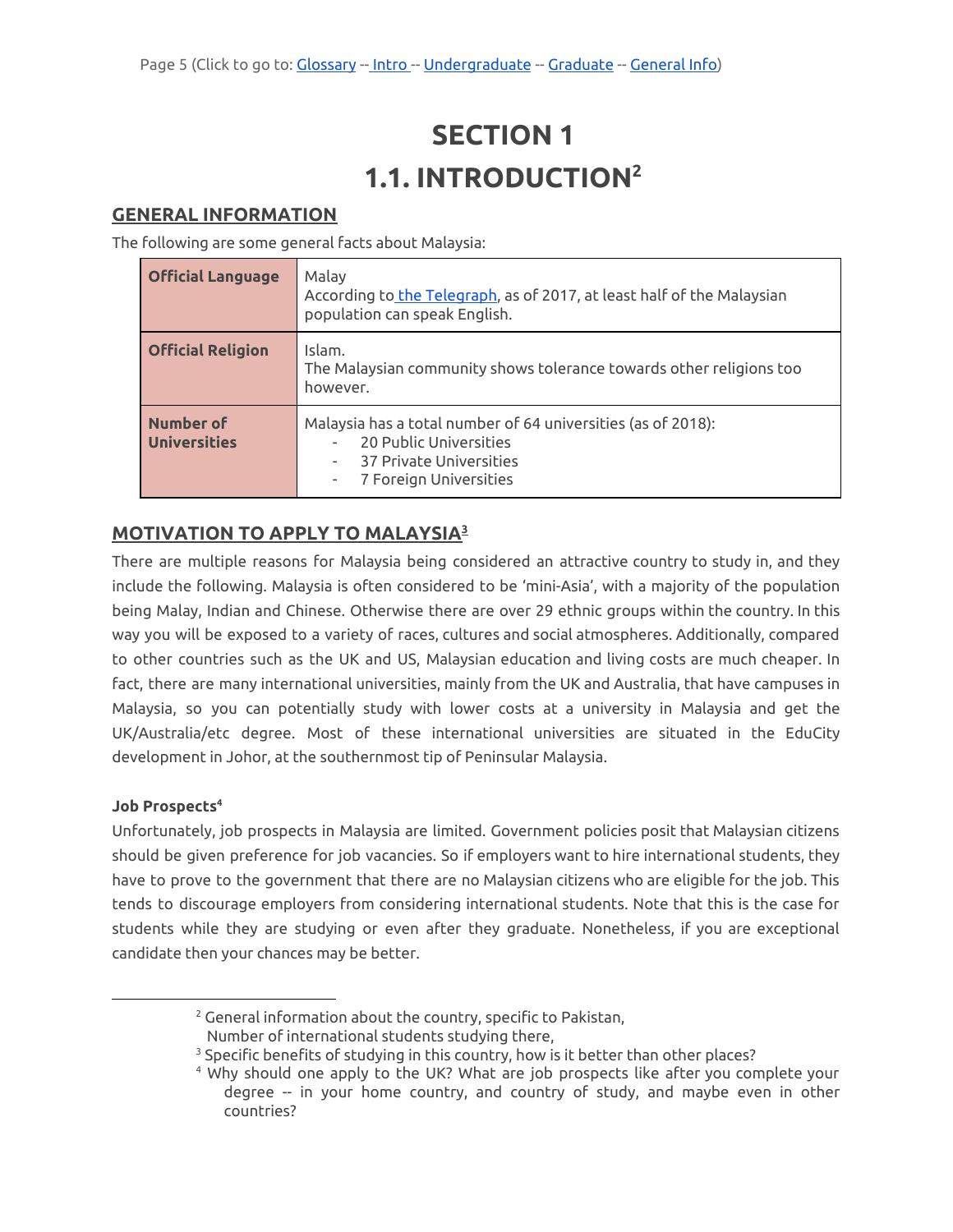### <span id="page-5-0"></span>**OVERVIEW OF THE EDUCATION SYSTEM**

Higher education in Malaysia is referred to as 'Tertiary' education. Within this Bachelor's, Master's and Doctoral degrees can be pursued in Malaysia.

#### **Types of Institutions**

- **1. Public universities:** These are institutions funded by the state. Note that not all public university programs are open to international students.
	- a. As of 2019, there were 5 public universities that were awarded the title of '**research universities**'. They receive more funding and are given more autonomy than normal universities. They are also able to collaborate with foriegn universities and the industry for research purposes.
	- b. Another type of public universities are **Focused Universities**, which have both undergraduate and graduate level courses in areas such as education, management, technical studies and defense.
	- c. Lastly there are **Comprehensive Universities**, which enroll a larger number of undergraduate students than Focused Universities.
- **2. Private university:** These institutions are not funded by the state
	- **a. Universities:** These are Malaysian private universities
	- **b. Foreign university branch campuses:** These are foreign universities that have branches/campuses in Malaysia.
- **3. University Colleges:** These offer Bachelor's degrees and Diplomas. They are smaller than universities and they offer a limited number of programs in specialized fields.
- **4. Polytechnics:** These provide trainings for diplomas (elaborated in the 'Postgraduate' section, under the 'Non-degree Programs' subsection.
- **5. Community Colleges:** These offer professional training -- these lead to Diplomas or Certificates (non-degrees). For these make sure the program/course is titled 'formal' if you decide to pursue these.
- **6. Vocational Colleges**

Note: if an institution is called University College, it means that the institution is at the tertiary level and provides training for degrees, but has not yet attained the status of a 'University'.

#### **When choosing universities or educational institutions, keep in mind that:**

- 1. The higher education institutions need to be approved by the Ministry of Higher Education, Malaysia.
- 2. Courses offered by the institutions need to be approved of by the Ministry of Higher Education, Malaysia, and should also be endorsed by the Malaysian [Qualification](http://www.mqa.gov.my/) Agency.
- 3. For universities to be eligible to accept international students, they need to be approved by the Ministry of Home Affairs, Immigration [Department.](http://www.mqa.gov.my/)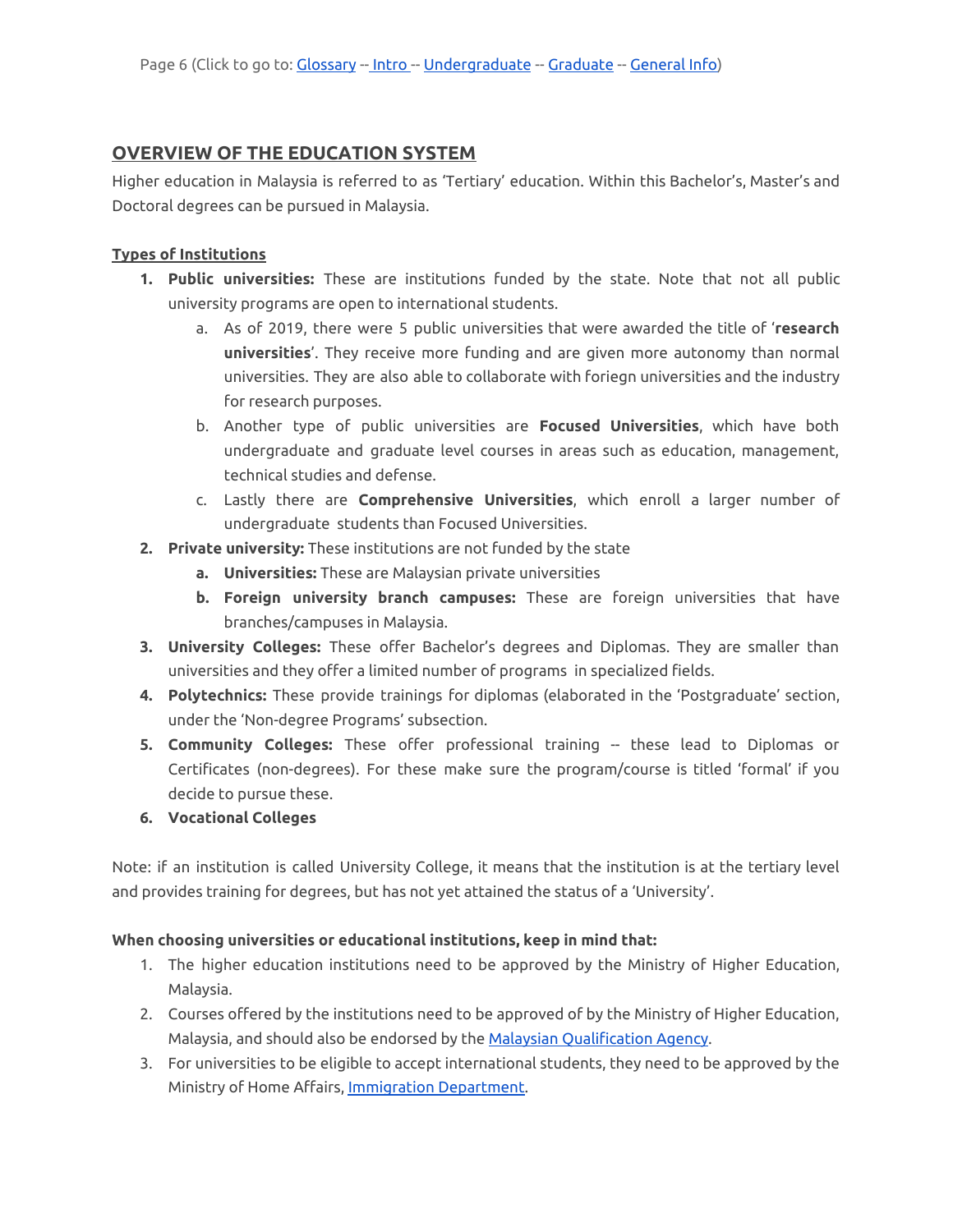#### **Choosing a Program/University:**

When considering which program/university to apply to, you should consider the following:

- Type of Higher Education Institution: There are a variety of higher education institutions set up in Malaysia, as mentioned in the previous section. When choosing programs, you should decide on which kind you would prefer to study in.
- Type of qualification: You can either go to a Malaysian institution and get a Malaysian degree, or you can go to a foriegn university branch campuses and earn foriegn qualifications (such as UK, US, Australia and more).

Also consider the following things:

- If you know the field/subject you want to pursue then you should look for institutions that offer this. Then you should shortlist institutions based on the kind of resources they have (faculty expertise, library resources, lab facilities if relevant etc.).
- If you face financial constraints, you should look for programs that offer scholarships (see the relevant sections on Scholarships below for more information on this). Note that the availability of scholarship shouldnt be the main deciding factor, but just one thing you keep in mind when choosing amongst programs. If you are going to invest in higher education abroad, you should look for a balance between cost and quality. A low quality program (i.e. one with limited resources or inexperienced faculty etc.) that has lower costs may negatively affect your study experience and job prospects.
- You should try to choose programs that are recognized in Pakistan (if you plan on working here post-graduation). To find out which universities are recognized, you should contact relevant professors or alumni from Malaysian universities who came back to Pakistan. They will have a better idea about the kind of universities that are well known and accepted in Pakistan. If you study from an unrecognized university, it could negatively affect your job prospects.

●

[This](https://educationmalaysia.gov.my/courses-education-institutes.html/) resource is useful when searching for institutions.

### **Malaysian Qualification Framework**

*Extracted from [MQF](http://pps.utem.edu.my/phocadownloadpap/2018%20MQF%202nd%20Edition%2002042018.pdf)*

| <b>MQF</b><br><b>Level</b> | <b>Minimum Graduating Credit</b> | <b>Academic Sector</b>                        | <b>Technical and</b><br><b>Vocational</b><br><b>Education and</b><br><b>Training (TVET)</b><br><b>Sector</b> |
|----------------------------|----------------------------------|-----------------------------------------------|--------------------------------------------------------------------------------------------------------------|
| 8                          | No credit rating                 | PhD by Research                               |                                                                                                              |
|                            | 80                               | Doctoral Degree by Mixed Mode<br>& Coursework |                                                                                                              |
|                            | No credit rating                 | Master's by Research                          |                                                                                                              |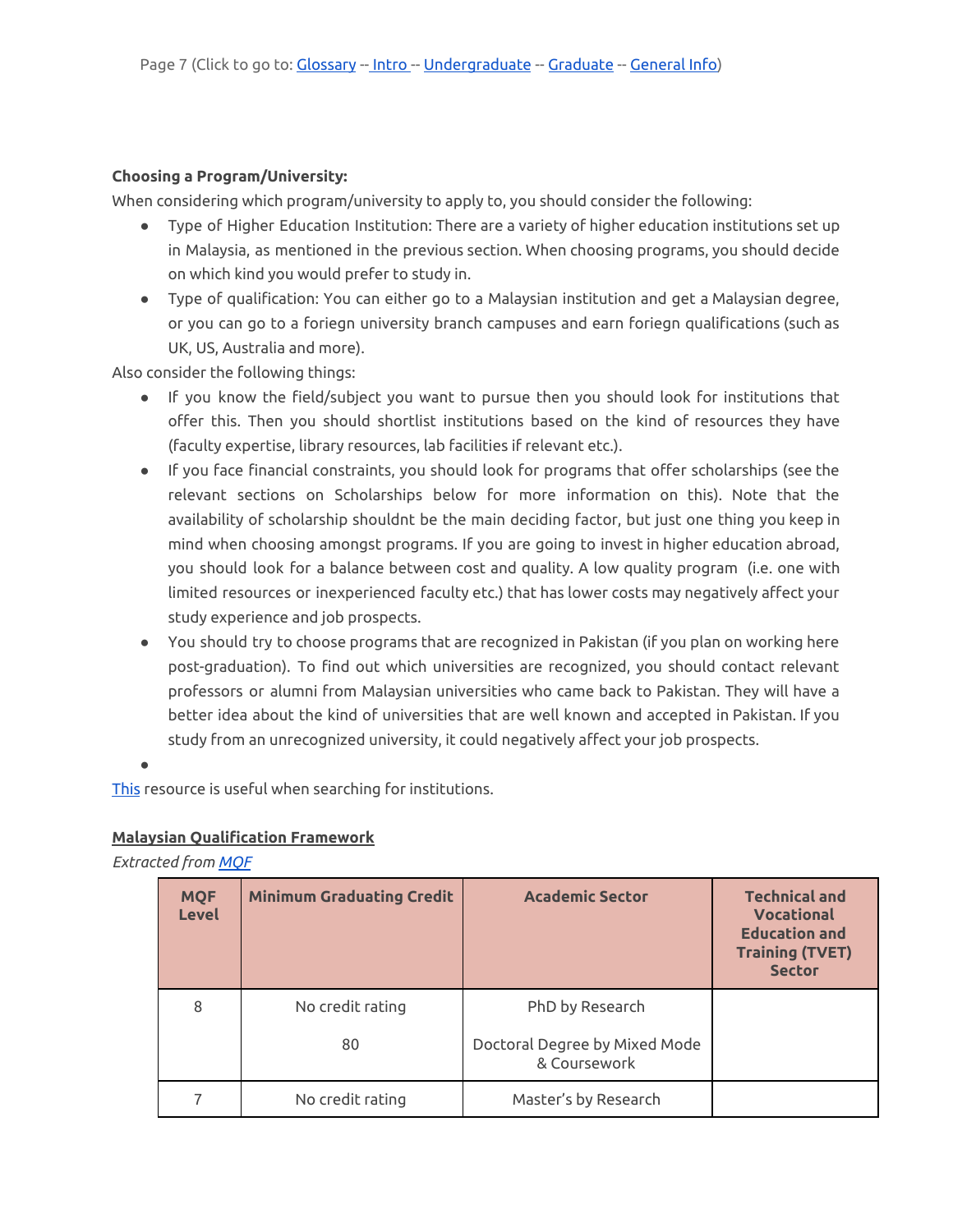|                | 40  | Master's by Mixed Mode &<br>Coursework |                |
|----------------|-----|----------------------------------------|----------------|
|                | 30  |                                        |                |
|                | 20  | Postgraduate Diploma                   |                |
|                |     | Postgraduate Certificate               |                |
| 6              | 120 | Bachelor's degree                      |                |
|                | 66  | Graduate Diploma                       |                |
|                | 36  | Graduate Certificate                   |                |
| 5              | 40  | Advanced Diploma                       | 5              |
| 4              | 90  | Diploma                                | $\overline{4}$ |
| 3              | 60  | Certificate                            | 3              |
| $\overline{2}$ | 30  | Certificate                            | $\overline{2}$ |
| 1              | 15  | Certificate                            | 1              |

#### **Note:**

- For an overview on the kind of skills/knowledge each of these degrees/programs/levels should lead to, please refer to pages 31-37 of this [document](http://pps.utem.edu.my/phocadownloadpap/2018%20MQF%202nd%20Edition%2002042018.pdf)
- Certificates and Diplomas are non-degree programs, explained in the 'Postgraduate' section, under the sub-section labelled 'Non-Degree Programs'.
- TVET sector: These are programs that are offered by public universities, private universities, polytechnic, community colleges and vocational colleges. The purpose of these programs is to develop the "knowledge and cognitive skills, functional and work skills and specific 10 industry-appropriate competencies" ([MQF](http://pps.utem.edu.my/phocadownloadpap/2018%20MQF%202nd%20Edition%2002042018.pdf)). Such programs tend to be practice-oriented.
- Academic Sector: This is defined by [MQF](http://pps.utem.edu.my/phocadownloadpap/2018%20MQF%202nd%20Edition%2002042018.pdf) as "qualifications which include general education or discipline-oriented programmes from level 1 to 8 for the purposes of advancement to higher education, career, and professional practice and employment opportunities in various sectors".
- To understand the definition of each MQF level, please refer to pages 22-27 in this [document.](http://pps.utem.edu.my/phocadownloadpap/2018%20MQF%202nd%20Edition%2002042018.pdf)

#### **COMMON PROBLEMS WHEN SWITCHING SCHOOLING SYSTEMS 5**

Afaq Nasir (studied a BA in Finance, Management and Accounting from the University of Nottingham, Malaysia Campus) comments that one of the issues that some Pakistani students faced when switching

 $5$  This should include information on subject specialization. Are people expected to come in with specialized backgrounds in the field they are applying for? Are people limited to certain fields in the next tier of education or not?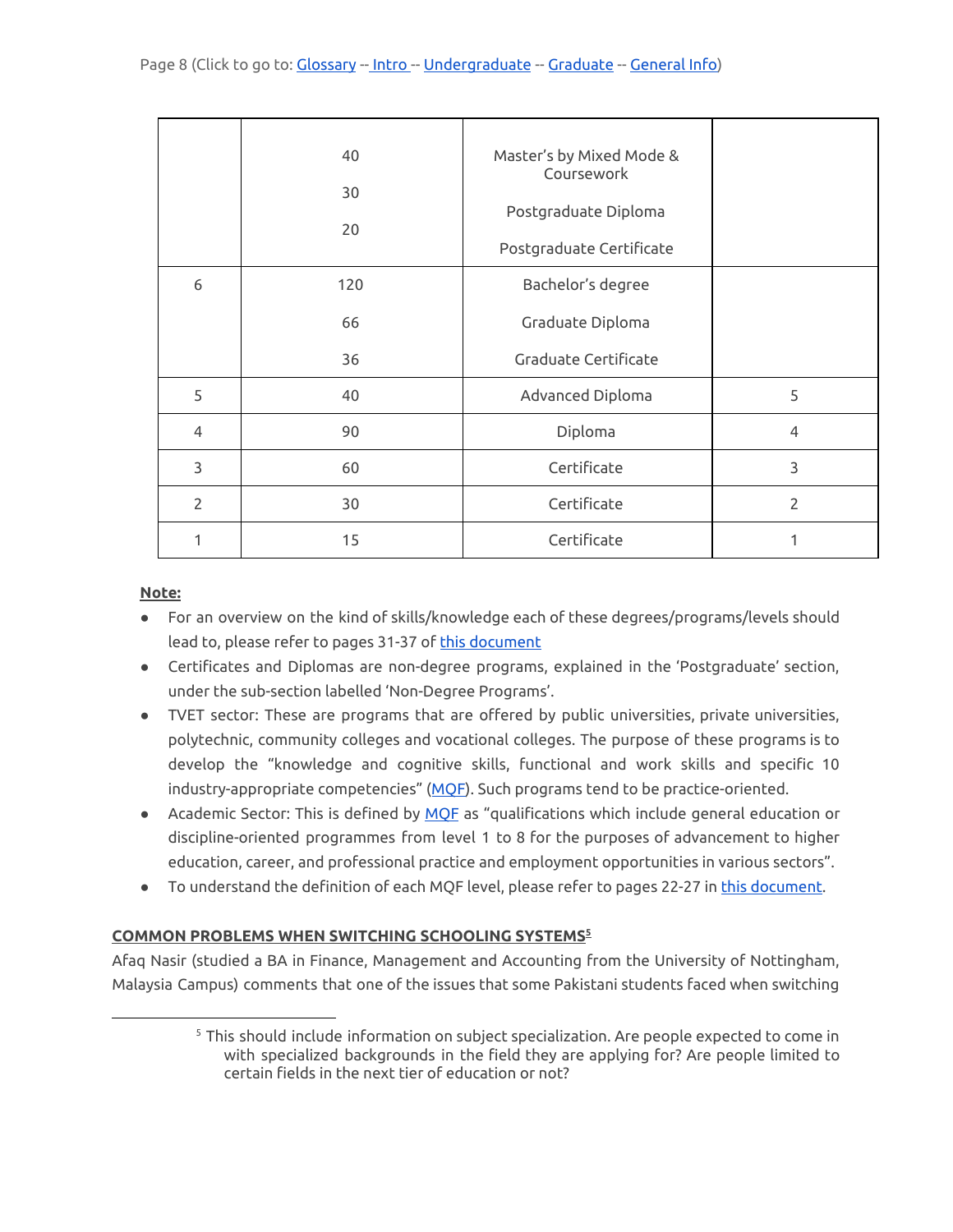to the Malaysian schooling system, is that it is often difficult to understand the English accent of the teachers. However they say that this is not a major issue and shouldn't discourage students from applying here. It just means that you may need to do some independent work to catch up on things you may not have completely understood in the class.

# **1.2. APPLYING**

### <span id="page-8-1"></span><span id="page-8-0"></span>**OVERVIEW**

#### **Application Components**

- The following are a list of documents that are often required when applying to Malaysian universities:
- Application Form
- Completion certificate of your Bachelor's degree
	- Completion certificate of Master's degree is additionally required for PhD programs
	- All documents must be translated into English. Some universities may require you to send the original and translated documents.
- Transcripts
- Passport Pages
	- Usually, all pages of your passport are required.
- Passport sized, coloured photograph
- English Proficiency Tests (TOEFL, IELTS)
- Research Proposal
- References

Note that this is by no means an exhaustive list; it is important to consult the admission requirements page of every university you apply to.

Also note, if you are applying to a UK/US institution with a campus in Malaysia, then you may be able to use our US/UK field-specific tip sheets.

#### **Application Cycle**

Check university admission pages to find out relevant deadlines.

#### **Application Process and Timeline**

When applying to a university in Malaysia, you apply directly through the university-specific admission pages. Make sure to follow the admission guidelines presented on the page.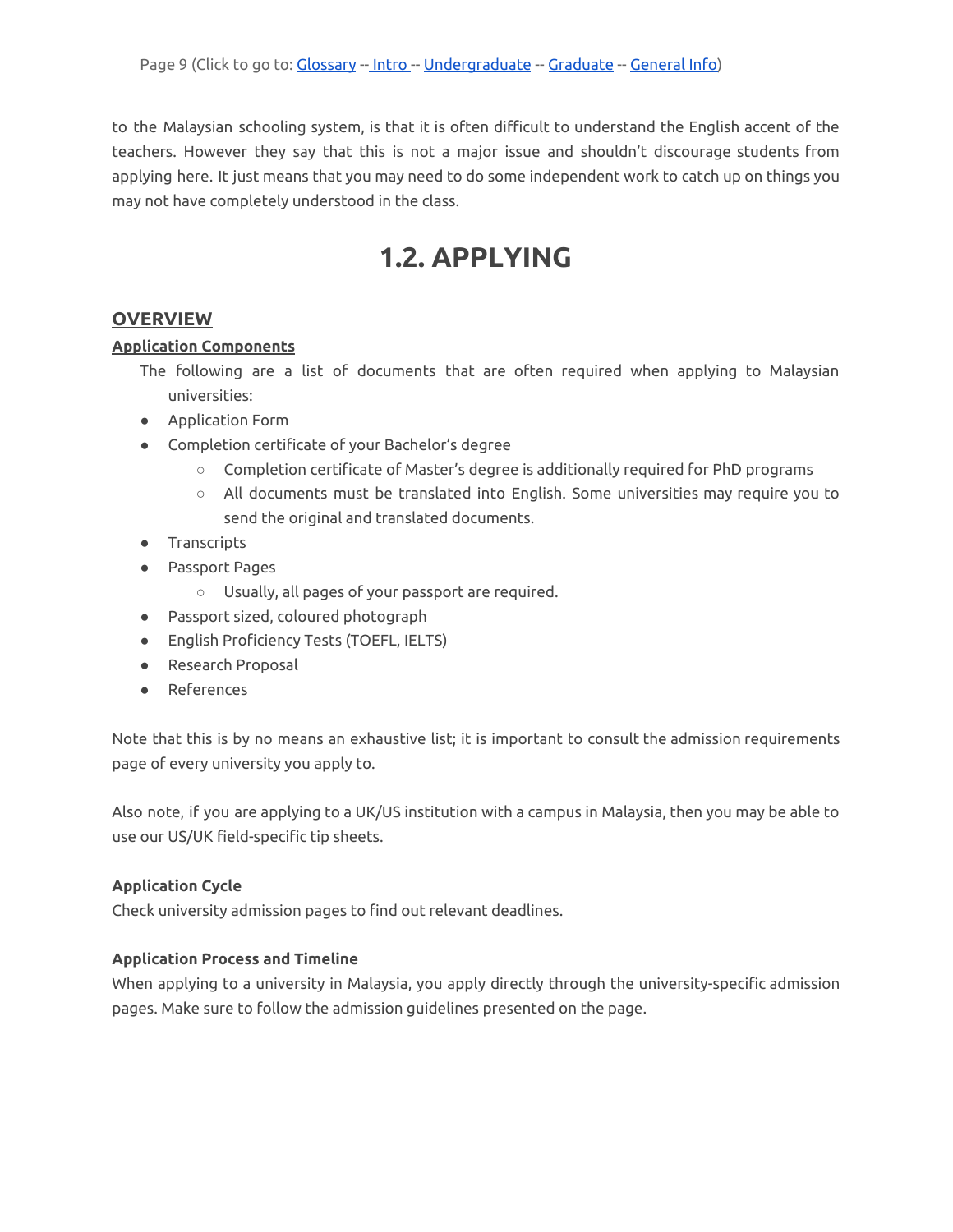# **TRANSLATABILITY KEY**

**How applications to Malaysia are different to those to the US and the UK?**

The purpose of this key is to show how the application processes for Malaysia compare to applications in the UK or the US (in terms of timelines, component requirements, degree types etc.) This information should allow you to: i) look at the field-specific tips given for USA or UK; then ii) adapt these tips for an application to another country (using the 'translatability key' in that country's profile). Please refer to the table below:

| <b>TRANSLATABILITY KEY</b>                                                                                                                                                                                                                                                                                                           | Are they required? How important are<br>they compared to the US/UK?                                                                     |
|--------------------------------------------------------------------------------------------------------------------------------------------------------------------------------------------------------------------------------------------------------------------------------------------------------------------------------------|-----------------------------------------------------------------------------------------------------------------------------------------|
| <b>STATEMENT OF PURPOSE</b>                                                                                                                                                                                                                                                                                                          | Sometimes required                                                                                                                      |
| <b>LETTERS OF RECOMMENDATION</b>                                                                                                                                                                                                                                                                                                     | Required                                                                                                                                |
| <b>STANDARDIZED TESTS</b>                                                                                                                                                                                                                                                                                                            | Not usually required - you should check<br>university-specific requirements                                                             |
| <b>TRANSCRIPTS (which qualifications</b><br>are accepted; if they are not, then<br>what happens?)                                                                                                                                                                                                                                    | Required                                                                                                                                |
| <b>INTERVIEWS</b>                                                                                                                                                                                                                                                                                                                    | Sometimes required                                                                                                                      |
| <b>LANGUAGE PROFICIENCY TESTS</b>                                                                                                                                                                                                                                                                                                    | English language proficiency tests are usually<br>required (similar to the UK and US). IELTS and<br>TOFFL are the most common of these. |
| <b>FINAL COMMENTS</b><br>$\mathbf{1}$ , $\mathbf{1}$ , $\mathbf{1}$ , $\mathbf{1}$ , $\mathbf{1}$ , $\mathbf{1}$ , $\mathbf{1}$ , $\mathbf{1}$ , $\mathbf{1}$ , $\mathbf{1}$ , $\mathbf{1}$ , $\mathbf{1}$ , $\mathbf{1}$ , $\mathbf{1}$ , $\mathbf{1}$ , $\mathbf{1}$ , $\mathbf{1}$ , $\mathbf{1}$ , $\mathbf{1}$ , $\mathbf{1}$ , | $\blacksquare$                                                                                                                          |

● If you are applying to a UK/US-based university, then you may be able to use the UK/US field-specific tip sheets.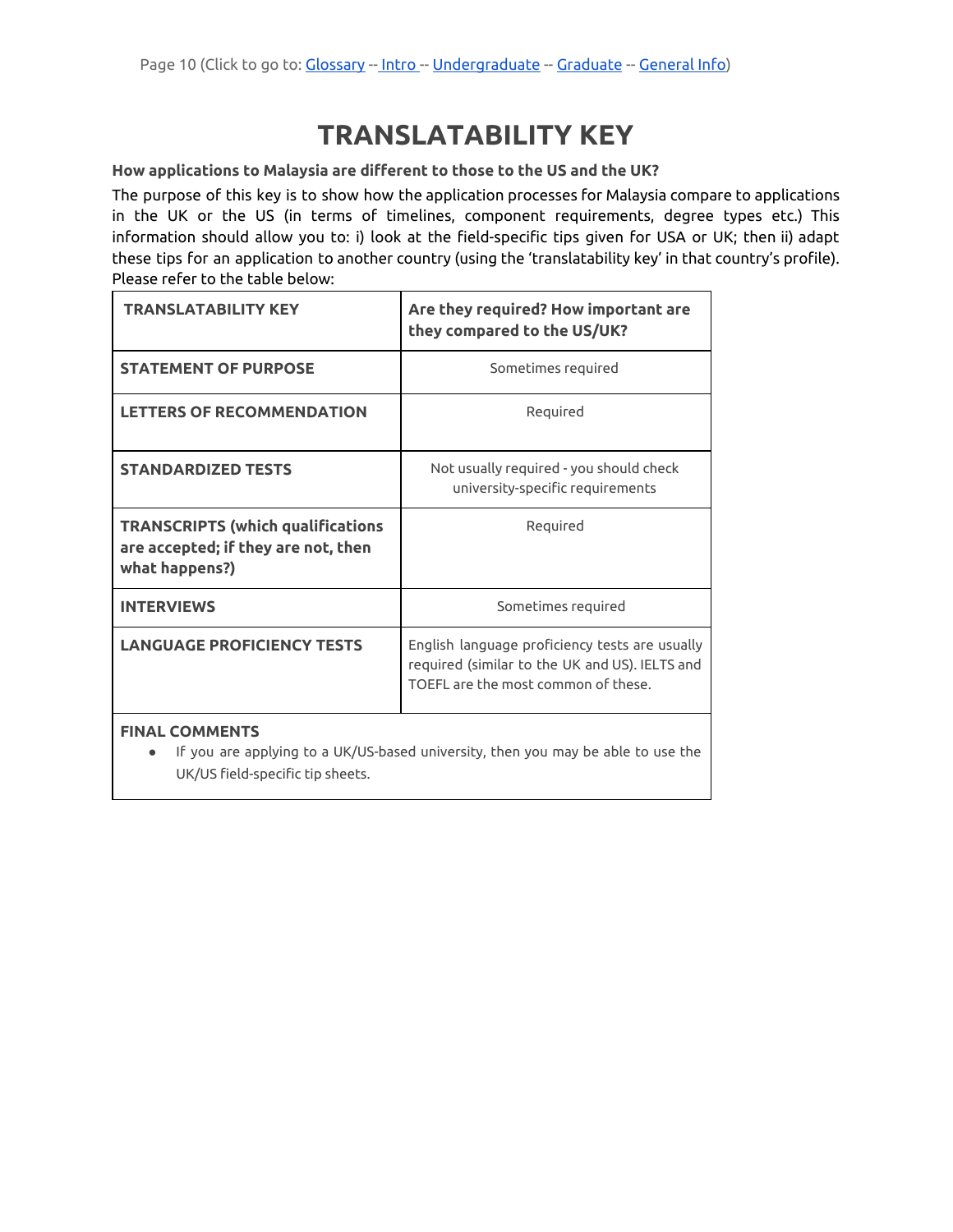Page 11 (Click to go to: [Glossary](#page-3-0) -- [Intro](#page-4-0) -- Undergraduate -- [Graduate](#page-14-0) -- [General](#page-19-0) Info)

# <span id="page-10-0"></span>**SECTION 2: UNDERGRADUATE STUDY**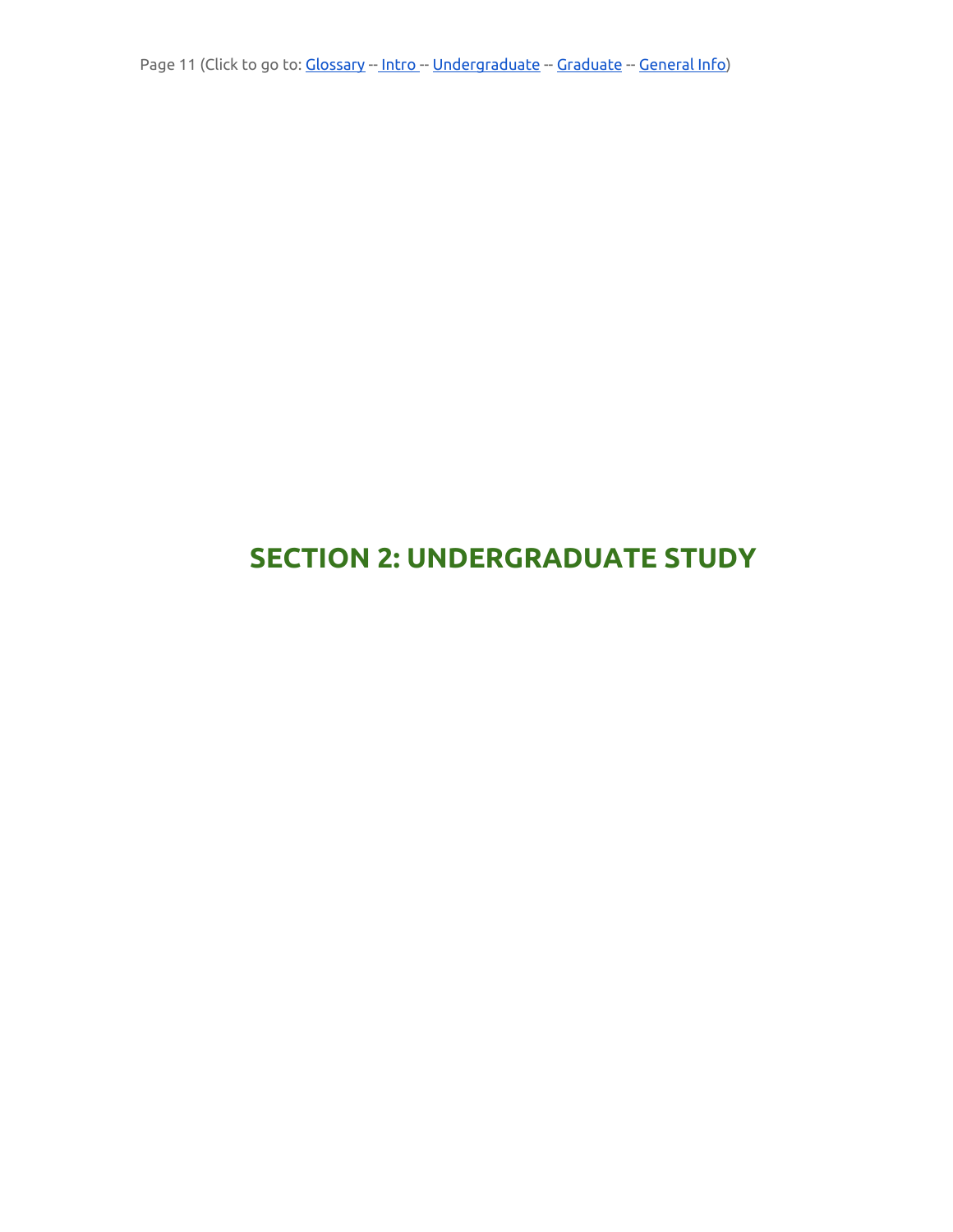### <span id="page-11-0"></span>**TYPES OF DEGREES 6**

Usually Bachelor's degrees take 3-4 years to complete, however this can vary depending on the institution and/or field/program (for example, medical degrees usually take 5-6 years to complete). A degree that takes 4 years to complete is usually an Honors degree.

<span id="page-11-1"></span>The following degree options are available in Malaysia:

- **Bachelor of Arts (BA):** usually awarded in the areas of social sciences, linguistics, cultural sciences, informatics.
- **Bachelor of Science (BSc):** usually awarded in the areas of natural sciences, engineering, mathematics and informatics.

There are also subjects which are offered both as a BA or BSc -- these include psychology, buisness, geography, architecture, accounting, economics. In such cases, both degrees are similar in that most of the course work is usually similar for BA and BSc degrees. The difference is that for BA degrees, you can minor in or choose electives (additional courses) in the liberal arts (such as philosophy, writing, language etc.), whereas BSc degrees usually require students to take up scientific courses to complete the curriculum (e.g. maths, science, statistics, research methods etc.).

Other degrees include:

- **Bachelors of Engineering (BEng):** specialized degree for engineering
- **Bachelor of Law (LLB):** specialized degree for law.
- **Medical degrees (MBBS):** specialized degree for medicine,

Note that a Bachelor's degree can also be termed as 'first degree' or 'ordinary degree'.

Some variations of a Bachelor's degree include:

- Major: Bachelor's of A -- This type of degree has a single major and so a majority of the course content will cover that major. For example, Bachelor of Economics means that the majority of the program covers Economics.
- Major with specialization: Bachelor's of A (B) -- This type of degree has a single major (A), which again the major component of the program. But, in addition to this, there is a small portion of the program that focuses on a specialization (B) within the field A. For example, Bachelor of Economics (International Trade). This means that the major studied is Economics, and the student has specialized in International Trade.
- Double Major: Bachelor of A **and** B -- Here you have 2 majors (A and B) and so the course content is equally divided (50-50) between A and B. This means that 50% of your program's courses are from field A, and the remaining 50% are from field B. For example, Bachelor in Economics and Business. Such courses may take longer to complete.

<sup>6</sup> How many tiers are there? Identify differences in costs, criteria for admission, quality of education, duration and structure of program post-educational opportunities and career prospects. How does one choose one tier over another?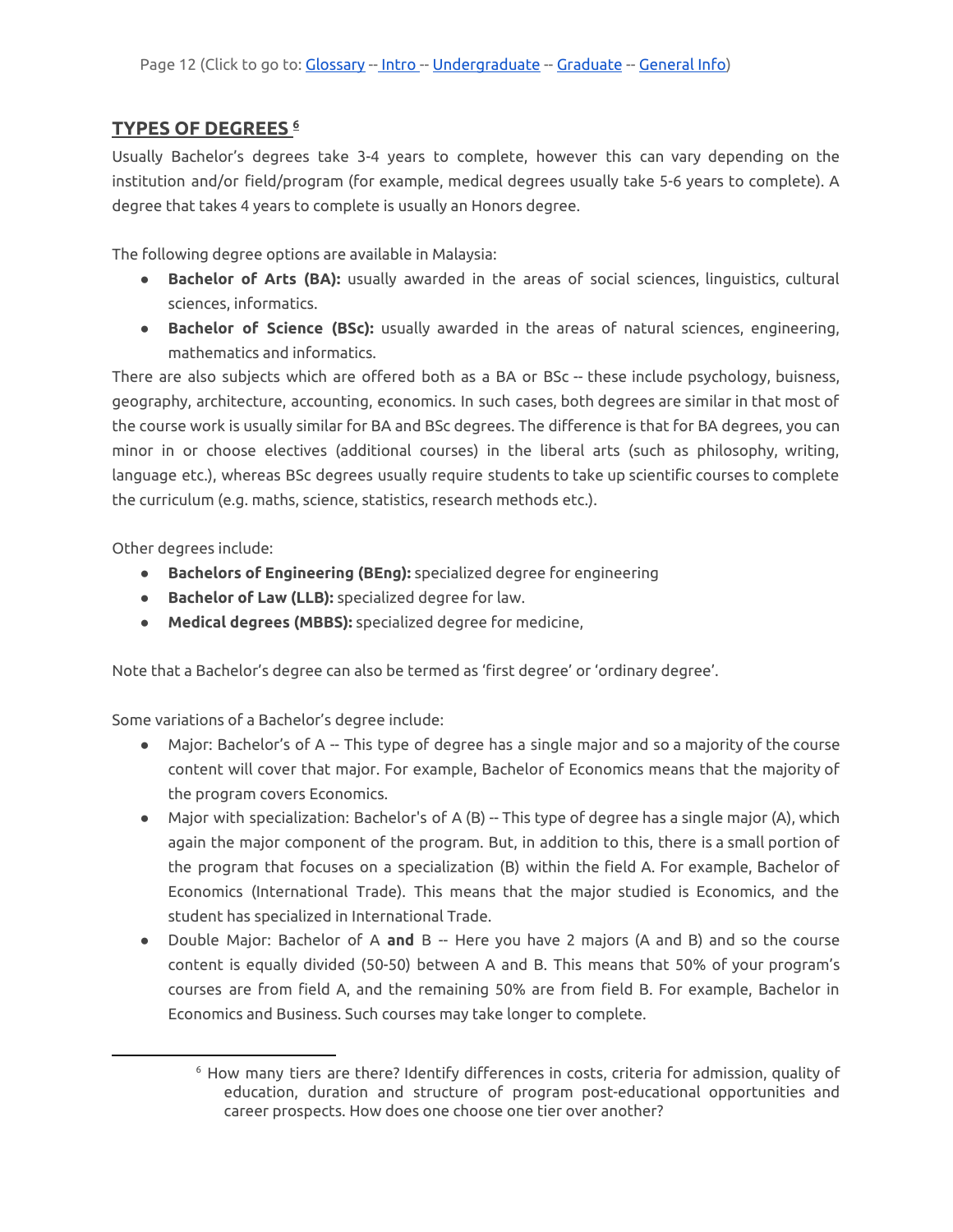● Major with a Minor: Bachelor's of A **with** B -- In this case a student has completed a major in Field A and has also completed a minor in another field, B. For example, Bachelor of Economics with Finance. The major will still constitute a majority of the course load but then a small portion of your course load will be from the minor.

### <span id="page-12-0"></span>**HOW TO PREPARE FOR AN UNDERGRADUATE DEGREE 7**

### <span id="page-12-1"></span>**EDUCATION SELECTION IN PAKISTAN<sup>8</sup>**

To be eligible for admission into an undergraduate program in Malaysia, you need to have a National Higher School Certificate or a school qualification that is equivalent to the one offered in Malaysian schools. What is considered equivalent to the Malaysian system can differ depending on the university.

#### **British Curriculum (O Levels/IGCSEs/A Levels) OR International Baccalaureate**

If you are completing your A Levels or International Baccalaureate, you are typically eligible to apply directly for an undergraduate degree in Malaysia. You will be subject to university-specific and program-specific requirements, such as how many subjects you have to take at what level, and what grades you need to get. Make sure to view these requirements very clearly on the relevant university websites.

#### **Pakistani Curriculum (Matriculation/HSSC)**

A number of Malaysian universities accept the HSSC as equivalent of the Turkish Secondary School system, granted that you have passed. Depending on the university or program, your grade in the HSSC may need to be as high as 85%.

#### **English Language Requirement**

To be accepted into most undergraduate programs in Malaysia, you have to prove your fluency in English. If you have done A Levels or IB, you will typically not need to do this, although there may be exceptions, so make sure to check with your desired university. If you have done HSSC, you may have to do IELTS or TOEFL before applying. The required scores in these tests are typically given on specific university websites.

 $7$  What education system most closely follows this specific country's education system?

<sup>8</sup> British, Pakistani, American, etc? Which one is the best to choose for this country compared to the rest? How can you get in with a different schooling system?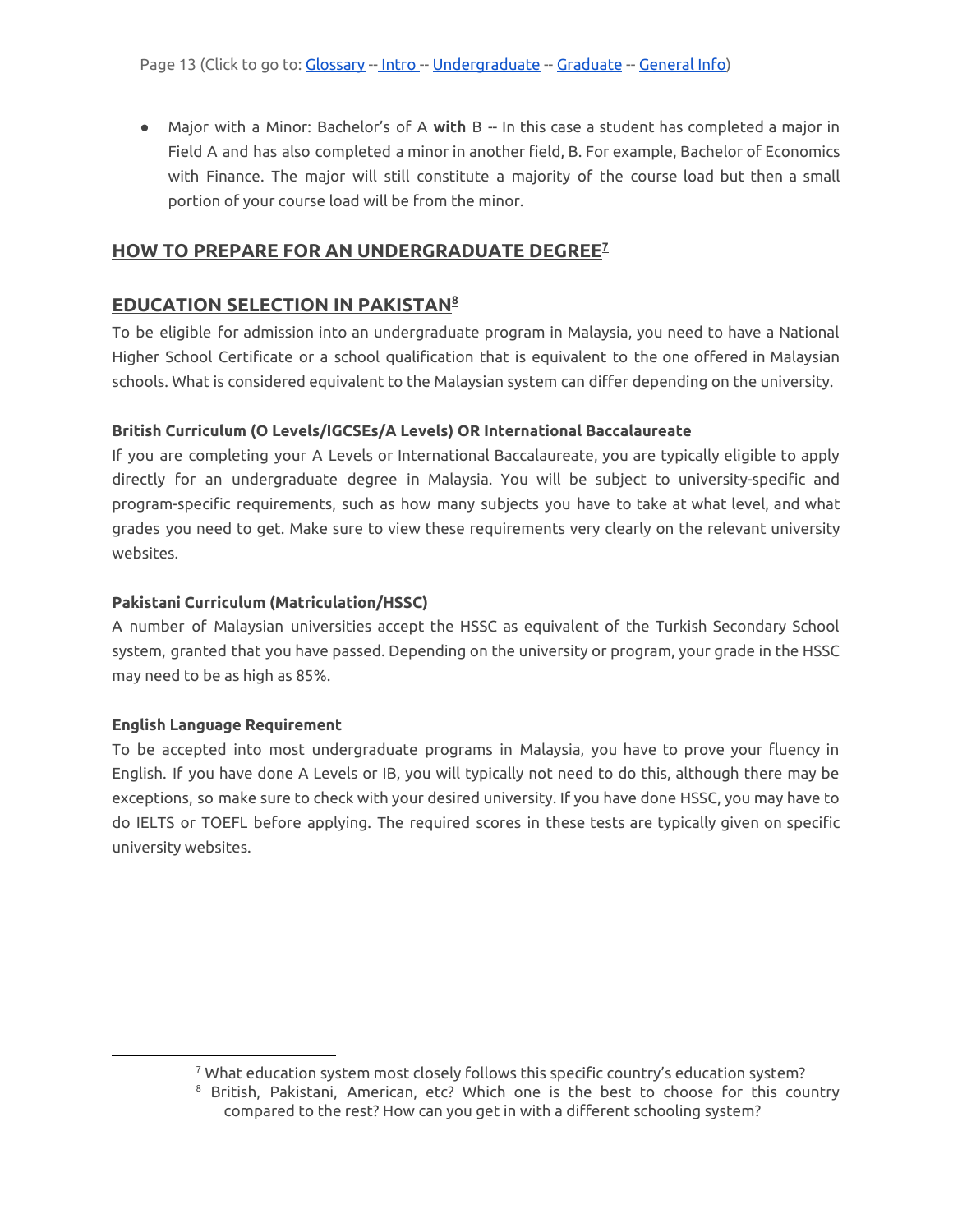# **FEES, FUNDING AND SCHOLARSHIP 9**

### <span id="page-13-1"></span><span id="page-13-0"></span>**FEES**

The fees at Malaysian universities depends on the following factors:

- Whether the university is a local one or an international campus
- What program you are going for

Local universities typically expect you to pay up to **\$4,000 per year (as of 2018)** for an undergraduate degree. International campuses expect you to pay more, and the fees here can go up to **\$10,000 per year (as of 2018)**.

#### <span id="page-13-2"></span>**SCHOLARSHIPS AND GRANTS**

Most scholarship opportunities are provided by the institution you plan to study at. You can use [this](https://educationmalaysia.gov.my/scholarship-search-results) [link](https://educationmalaysia.gov.my/scholarship-search-results) to browse through such scholarship options (note that this may not be an exhaustive list).

Note that your chances of getting a scholarship are likely to be dependent on your academic standing.

<sup>9</sup> Mention all scholarships available to Pakistani Students, include information on general finance + living expenses/travel cost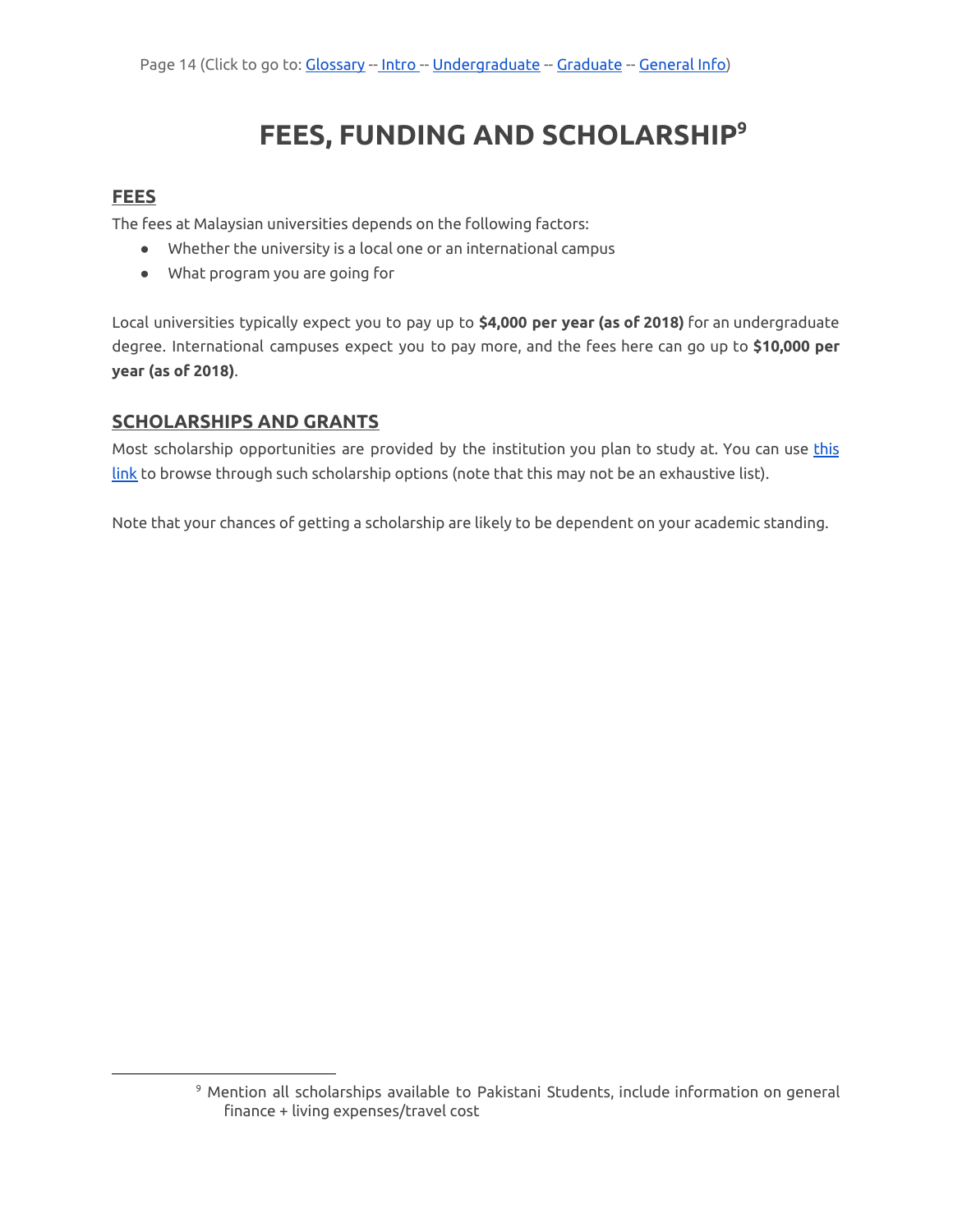Page 15 (Click to go to: [Glossary](#page-3-0) -- [Intro](#page-4-0) -- Undergraduate -- [Graduate](#page-14-0) -- [General](#page-19-0) Info)

# <span id="page-14-0"></span>**SECTION 3: POSTGRADUATE STUDY**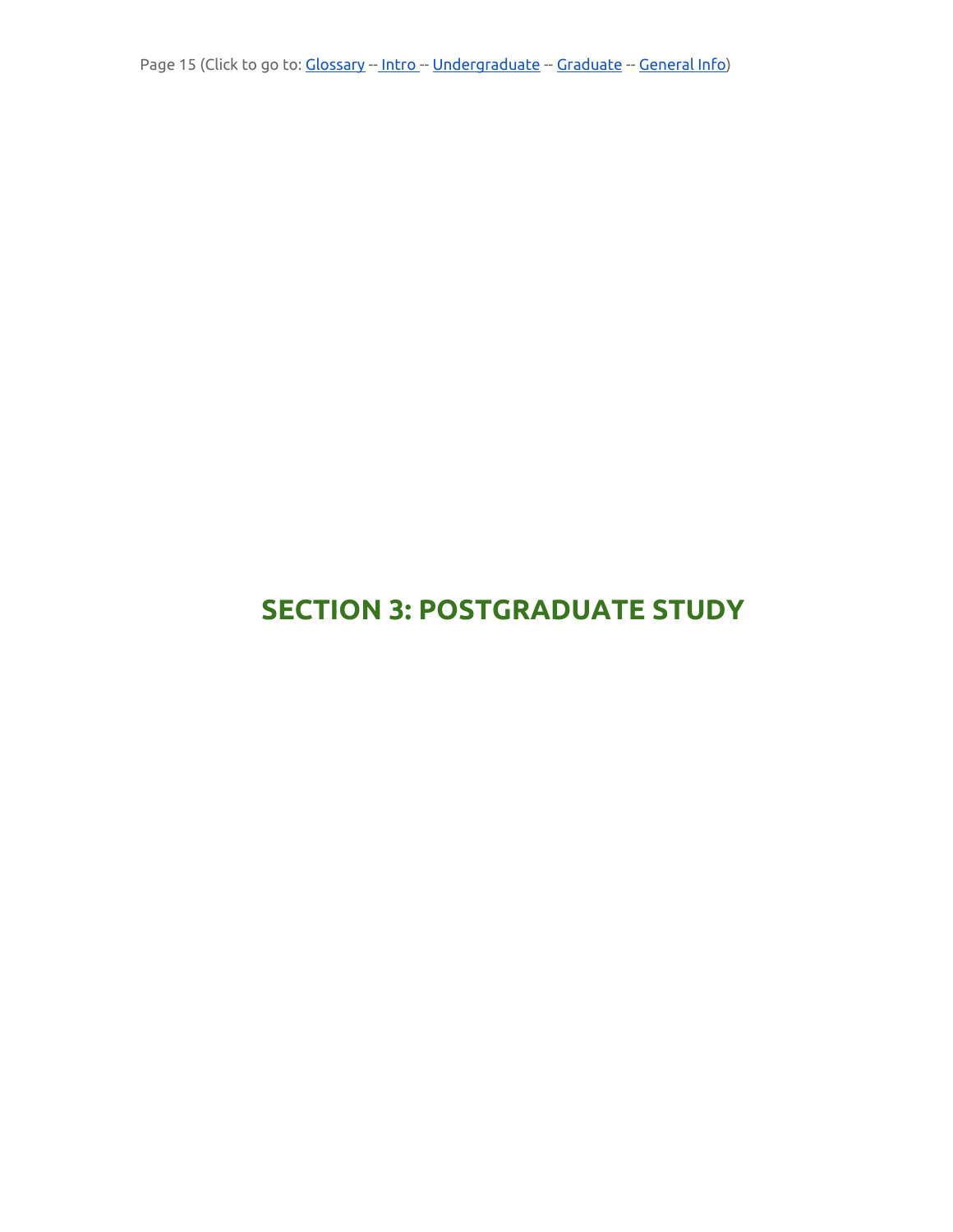# <span id="page-15-0"></span>**TYPES OF DEGREES**

Master's degrees can be:

- Research-based
- Mixed-mode (coursework and research)
- Coursework/taught

They can be in the form of:

- Master's of Science (MSc)
- Master's of Arts (MA)
- Master's of Engineering (MEng)
- Master's of Business Administration (MBA)
- Master of Law (LLM)

Otherwise doctoral studies can take the form of any of the following:

- PhD by Research
- Doctoral Degree by Mixed Mode & Coursework

# <span id="page-15-1"></span>**HOW TO PREPARE FOR A POSTGRADUATE DEGREE**

# <span id="page-15-2"></span>**EDUCATION SELECTION IN PAKISTAN FOR MASTER'S 10**

You will need to have an undergraduate degree from a recognized institution to be eligible for a Master's admission. Depending on the university or program, you may have to have done your undergraduate degree in a relevant field.

# <span id="page-15-3"></span>**EDUCATION SELECTION IN PAKISTAN FOR PHDs**

Typically, you will need to have completed a Master's degree in a relevant field to apply for a PhD in Malaysian universities. You may be exempt from this and may be able to apply straight after an undergraduate degree if you have a certain GPA or grade level in your first degree, or if the university you are applying to doesn't have this as a strict requirement. In some universities, for example, you can go straight for a PhD if you achieved a 3.7 GPA or higher in your undergraduate degree. Make sure to check these requirements on your specific university website when applying.

#### **NON-DEGREE PROGRAMS (CERTIFICATIONS AND DIPLOMAS) 11**

*NOTE: The training provided by these non-degree diplomas and certificates is based on the Malaysian* context and so may not be applicable to Pakistan or other countries, if you plan on working elsewhere. In *this way, before considering pursuing such non-degree programs, you should make sure to find out if they are accepted in the country you are planning on working in.*

<sup>&</sup>lt;sup>10</sup> British, Pakistani, American, etc? Which one is the best to choose for this country compared to the rest? How can you get in with a different schooling system?

<sup>&</sup>lt;sup>11</sup> What are the requirements for someone who is interested in applying for a non-degree program? Do they need prior degrees, or a certain amount of professional experience? Any other relevant information that should be shared with applicants?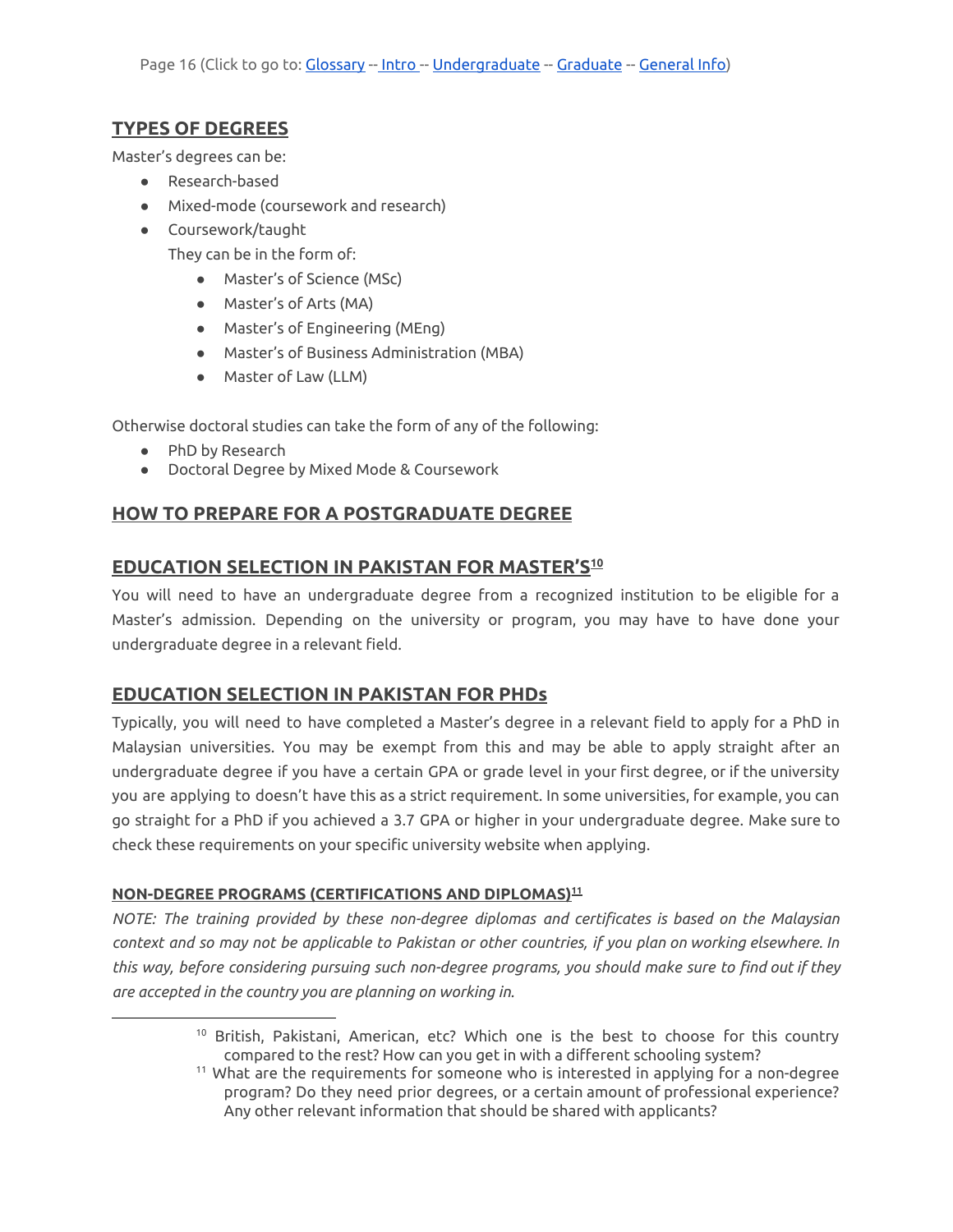- **1. Certificates:** these pursued by students who wish to develop certain skills or knowledge. There is a greater focus on practical training, as opposed to academic training for certificates. These usually take less time to complete, as compared to diplomas -- certificates can be attained after several weeks or several months.
	- **a.** Level 1 Certificate: This is a preparatory level learning, where students are taught the basic and fundamental concepts of a subject or field. It is sort of a stepping stone for future work or study in that subject/field. This training will prepare you to perform "unsophisticated" and "highly routine" tasks, and understanding their consequences, as defined by the [MQF](http://pps.utem.edu.my/phocadownloadpap/2018%20MQF%202nd%20Edition%2002042018.pdf)
	- **b.** Level 2 Certificates: This is also a preparatory level learned -- here students are taught factual information and basic principles of a subject or field of study. The training outcome is that students will be capable of future learning in this subject/field or working on a limited number of routine tasks, solving problems and taking on basic responsibility in a job environment, related to that subject or field.
	- **c.** Level 3 Certificates: The learning for these involves understanding the main basic facts, theories and principles prominent in a subject or field of study. For TVET qualifications, students should be able to perform certain technical tasks, should know some technical knowledge and have developed some technical skills, relevant to the subject or field of study. As compared to the previous levels, this certificate level trains students to be able to take on more complex tasks and responsibilities, in a more independent manner.
- **2. Diplomas:** Polytechnics, universities and accredited private providers usually offer diplomas. Diplomas generally aim to increase your understanding of a particular field or area, in terms of principles, theories, concepts, facts and ideas. As compared to certificates, they have more in depth learning. In this way, students are trained to take on higher level positions in the work environment for that field/subject (sometimes more than one subject/field is taught through the diploma). Students should be able to work in a semi-professional post.
	- **a.** Polytechnics provide diplomas within the fields of Engineering, Computing, Architecture, Business, Language or Science. They aim at training semi professionals so that they are prepared for the job market. Programs that offer diplomas may have a duration of 2-3 years depending on the program.
- **3. Advanced Diploma:** These usually take one year to complete, and it is pursued by students who want to gain specialized knowledge in a subject/field/discipline. Such programs also develop critical, analytical, creative thinking, specialised technical or professional practice and leadership skills. It trains students to take on a good amount of responsibility and to work in a variety of contexts (even those that are unpredictable). Students who complete this degree can work in higher managerial, technical/vocational or professional field positions or can pursue higher level study.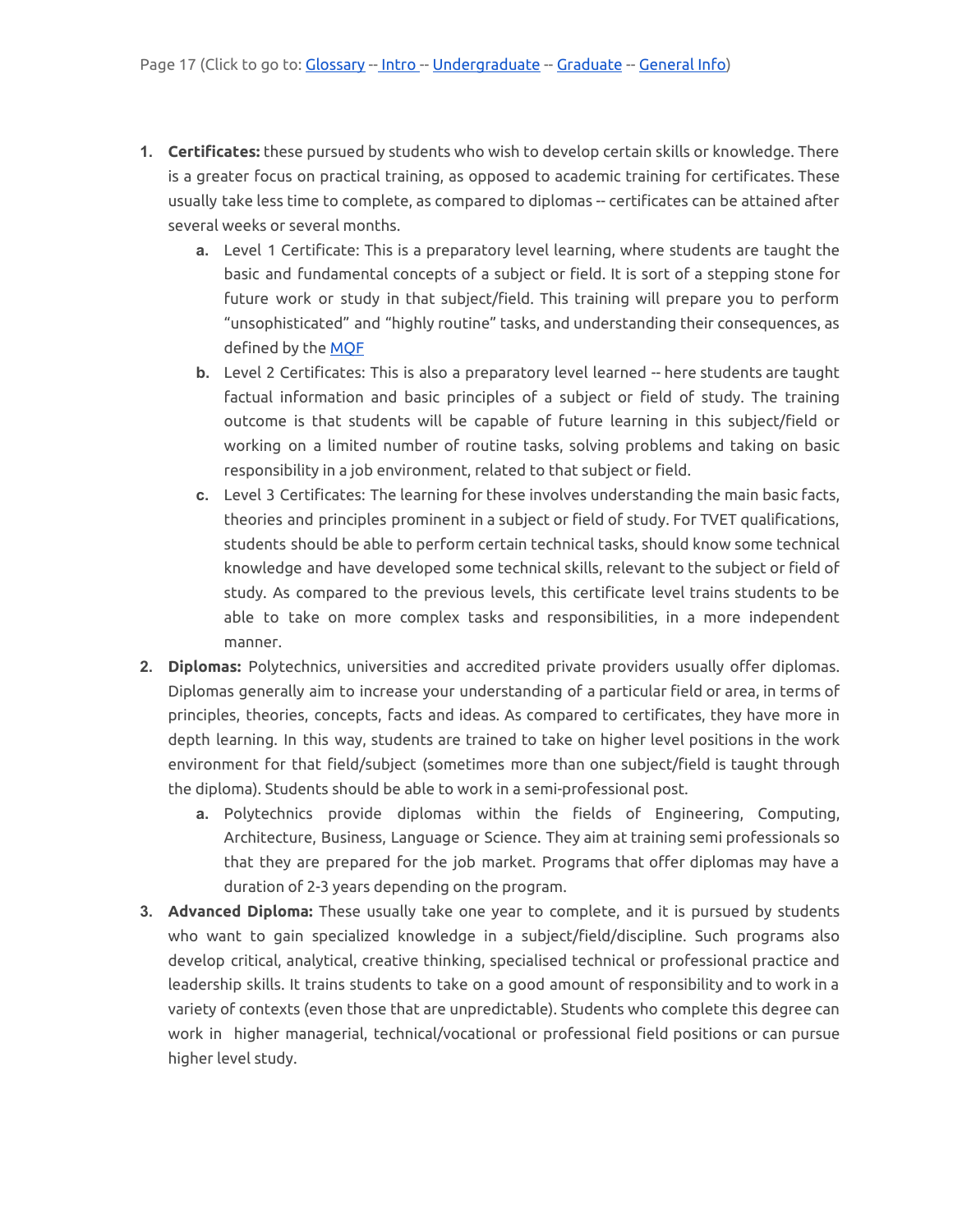- **4. Graduate Certificate and Graduate Diploma:** These programs develop technical skills, to the requirements of Level 6 learning (please refer to the table in the 'Introduction' section, under the 'Overview of the Education System' subsection. The curriculum and training of these programs was specialized to particular contexts within the professional work environment. After completing either of these degrees, students can pursue Bachelor's degrees or go for the job market. The main reason why students would go for these over Bachelor's degrees is that these have a shorter duration. They are usually pursued by students who want to continue their professional development, change their field of training or expertise or need this as a part of their entry qualification to a higher level of study.
	- **a.** Note that the graduate certificate has fewer credits than the graduate diploma -- this implies that the graduate certificate can be completed in a shorter time, as compared to the diploma. You should consider time constraints when deciding amongst the two (alongside other things such as course content, structure etc.).
- **5. Postgraduate Certificate and Postgraduate Diploma:** These programs add to the knowledge/skills learned during the Bachelor's degree. They enhance your academic/professional/technical skills, to help you progress further in your career or studies. They can be pursued if you want to continue your development in a particular field/subject, or if you want to change your field/subject. The learning outcomes should be at least to the level of a Master's degree.
	- **a.** Note that the postgraduate certificate has fewer credits than the postgraduate diploma -- this implies that the graduate certificate can be completed in a shorter time (usually one semester), as compared to the diploma (usually 9-12 months). You should consider time constraints when deciding amongst the two (alongside other things such as course content, structure etc.).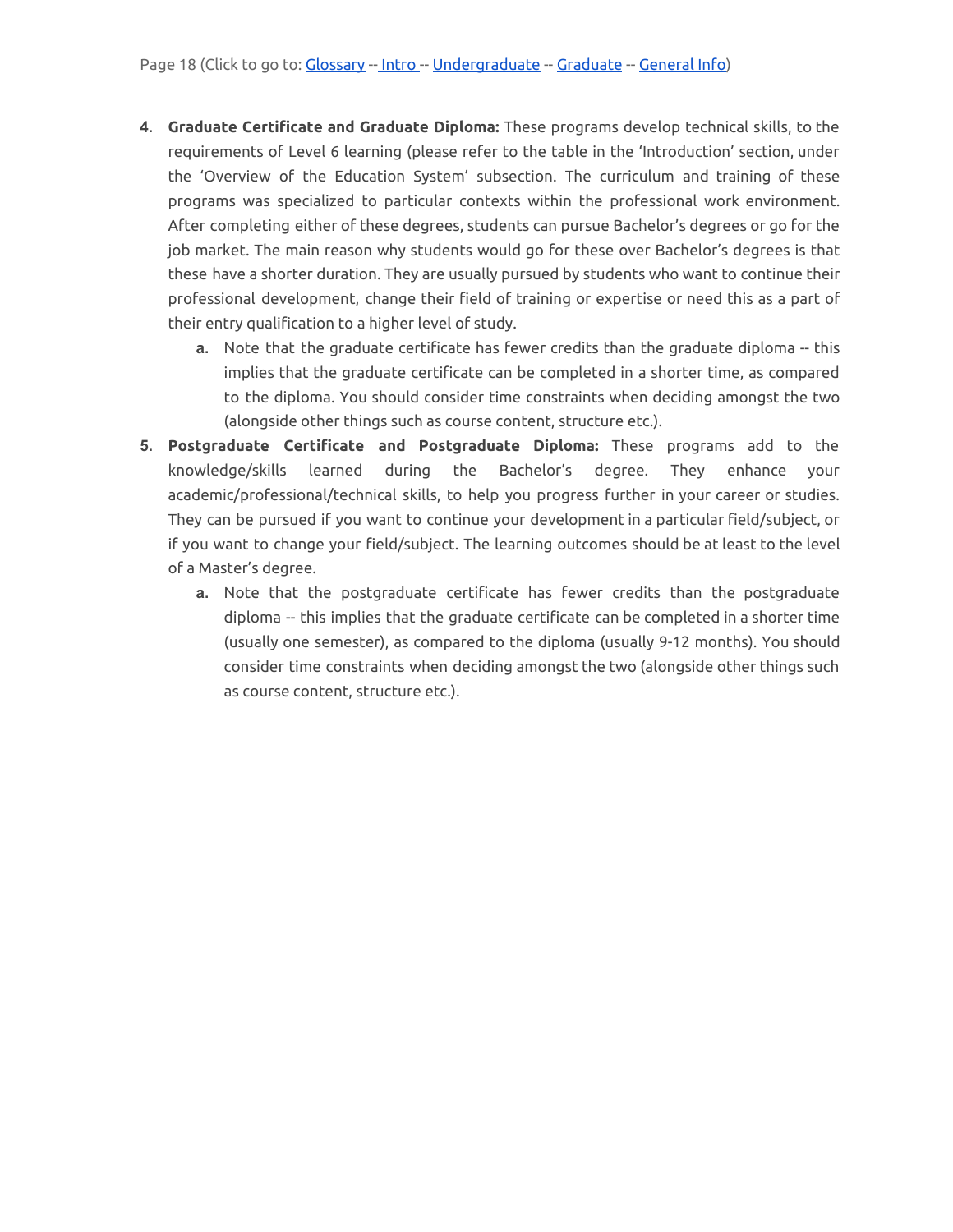# **FEES, FUNDING AND SCHOLARSHIP 12**

### <span id="page-18-1"></span><span id="page-18-0"></span>**FEES**

In public universities, the tuition fees depend on the type of program you are going for. Typically, MBA programs are more expensive than other programs. Tuition fees can range from **\$6,250 - \$9,000 (as of 2018)** per year. The same course on an international campus can cost up to **\$15,000 - \$20,000 (as of 2018)** per year.

### <span id="page-18-2"></span>**SCHOLARSHIPS AND GRANTS**

Most scholarship opportunities are provided by the institution you plan to study at. You can use [this](https://educationmalaysia.gov.my/scholarship-search-results) [link](https://educationmalaysia.gov.my/scholarship-search-results) to browse through such scholarship options (note that this may not be an exhaustive list.

Other sources of funding:

● You may be able to take up assistantships in the university or other jobs that pay income -- note that the income earned from such jobs will not be enough to finance all your studies/living in Malaysia. Earnings from jobs can be a source of funding for small expenditures.

<sup>&</sup>lt;sup>12</sup> Mention all scholarships available to Pakistani Students, include information on general finance + living expenses/travel cost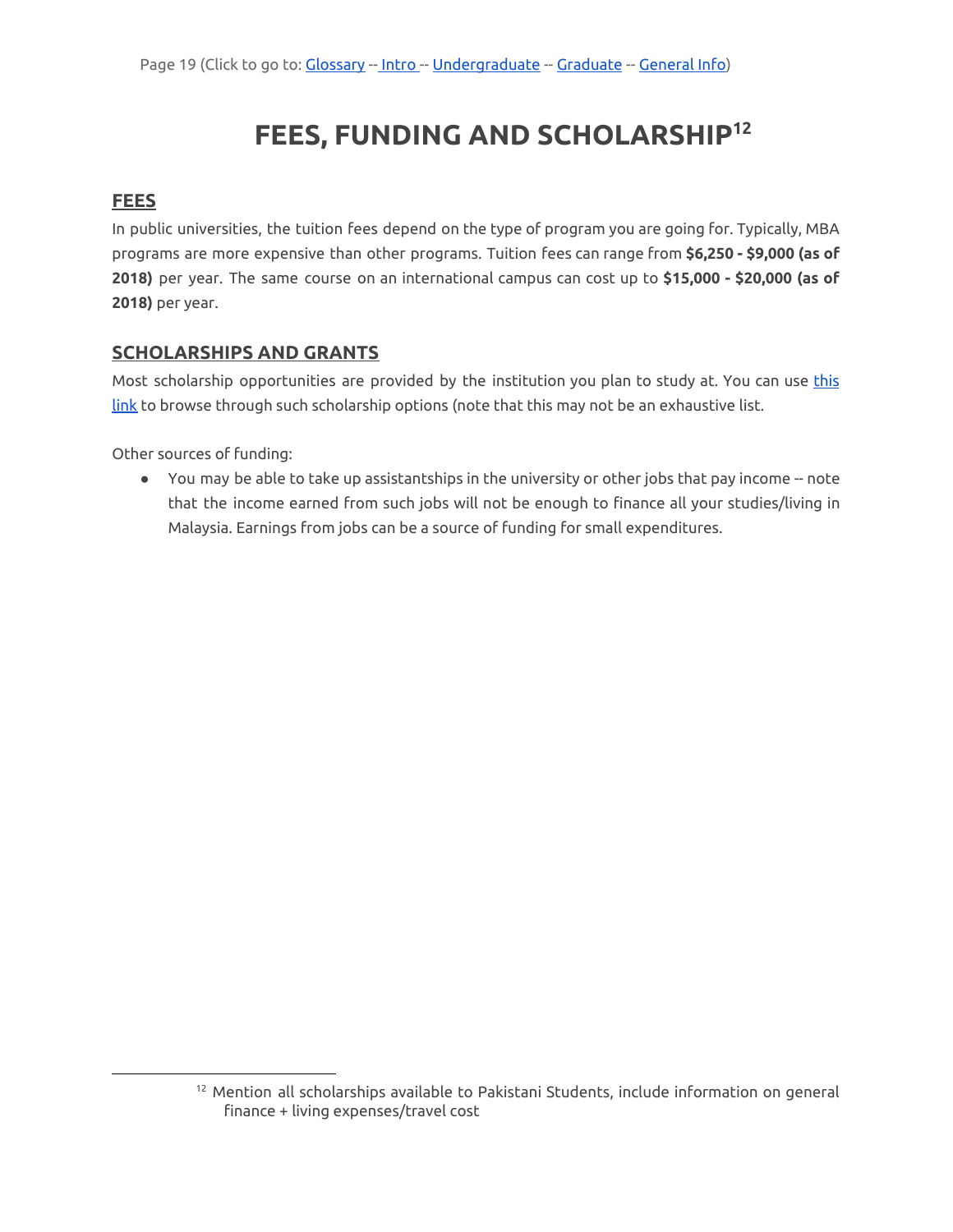<span id="page-19-0"></span>Page 20 (Click to go to: [Glossary](#page-3-0) -- [Intro](#page-4-0) -- Undergraduate -- [Graduate](#page-14-0) -- [General](#page-19-0) Info)

# <span id="page-19-2"></span><span id="page-19-1"></span>**SECTION 4: GENERAL INFORMATION**

**(Applicable to all Applicants)**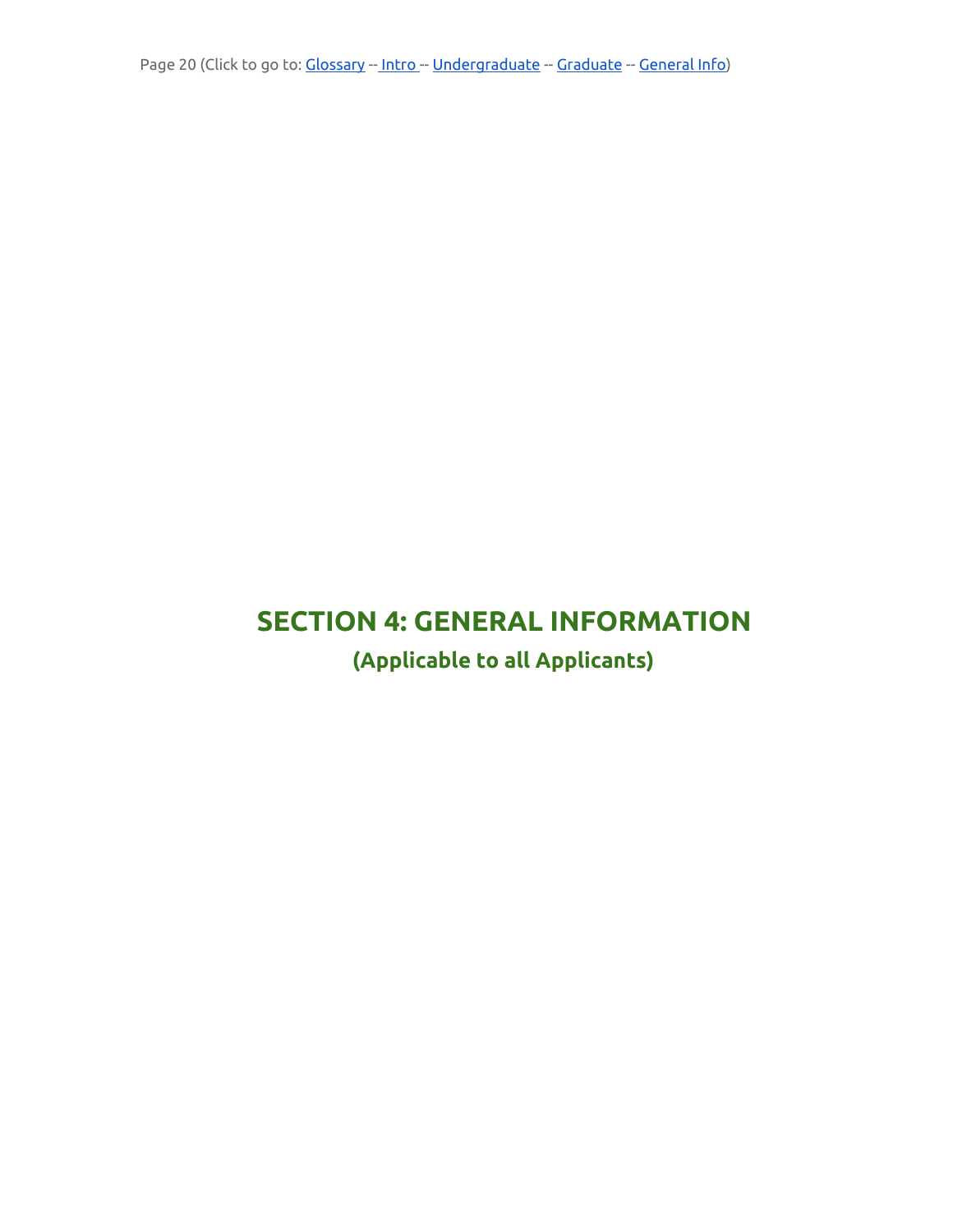# **4.1. APPLYING FOR A VISA**

#### <span id="page-20-1"></span><span id="page-20-0"></span>**DO YOU NEED A VISA 13**

All international students who wish to study in Malaysia (for whatever purpose, and whatever length of study) are required to have a Study Pass or a Student Visa (both terms refer to the same thing). You will need to apply for this visa through the Department of Immigration Malaysia. (In many cases, your higher education institution manages the visa process for you -- their rules or processes should be given to you once you are accepted).

Along with the Student Pass, you will most likely need:

- A letter of admission/acceptance from your HEI,
- Proof of health,
- And any other documents that may be needed for immigration, as specified by the embassy to enter Malaysia.

### <span id="page-20-2"></span>**WHEN SHOULD YOU APPLY 14**

A visa application typically takes around 1 week for processing. For details on the process and for a general timeline, please refer to [this](https://educationmalaysia.gov.my/visa-new-application/#what-can-i-do-or-not-do-with-pass) link.

A visa application can be made through your HEI as well. You should ideally give your HEI at least one month to facilitate your application.

### <span id="page-20-3"></span>**HOW MUCH DOES IT COST 15**

Your Student Pass application is likely going to cost you a total of the following:

*Note that these figures were last updated in May 2019*

- MYR 1,060 (approximately USD 255) -- this is non-refundable and is the application processing fee.
- MYR 579 (approximately USD 579) for subsequent document processing, which is refundable if your application gets rejected.

You can calculate your visa application fee using this [tool](https://visa.educationmalaysia.gov.my/catalog/product/view/id/7568/category/123/?___SID=U).

#### <span id="page-20-4"></span>**Personal Bond**

The immigration department requires all HEIs to sign a personal bond on behalf of the student, binding the university to a specific sum. The university will expect you to lodge the specified amount for this purpose. The money will be returned to you at the end of your study -- on the condition that you have not violated any immigration law during your stay in Malaysia.

<sup>&</sup>lt;sup>13</sup> What are the different kinds of student visas? Which one should you apply for?

 $14$  The earliest you can apply for a visa; how long it takes for the decision to arrive, and any other relevant information

 $15$  General cost, try to add a link here in case of changing information (and date it); if there are any extra costs that will be incurred when applying, mention those too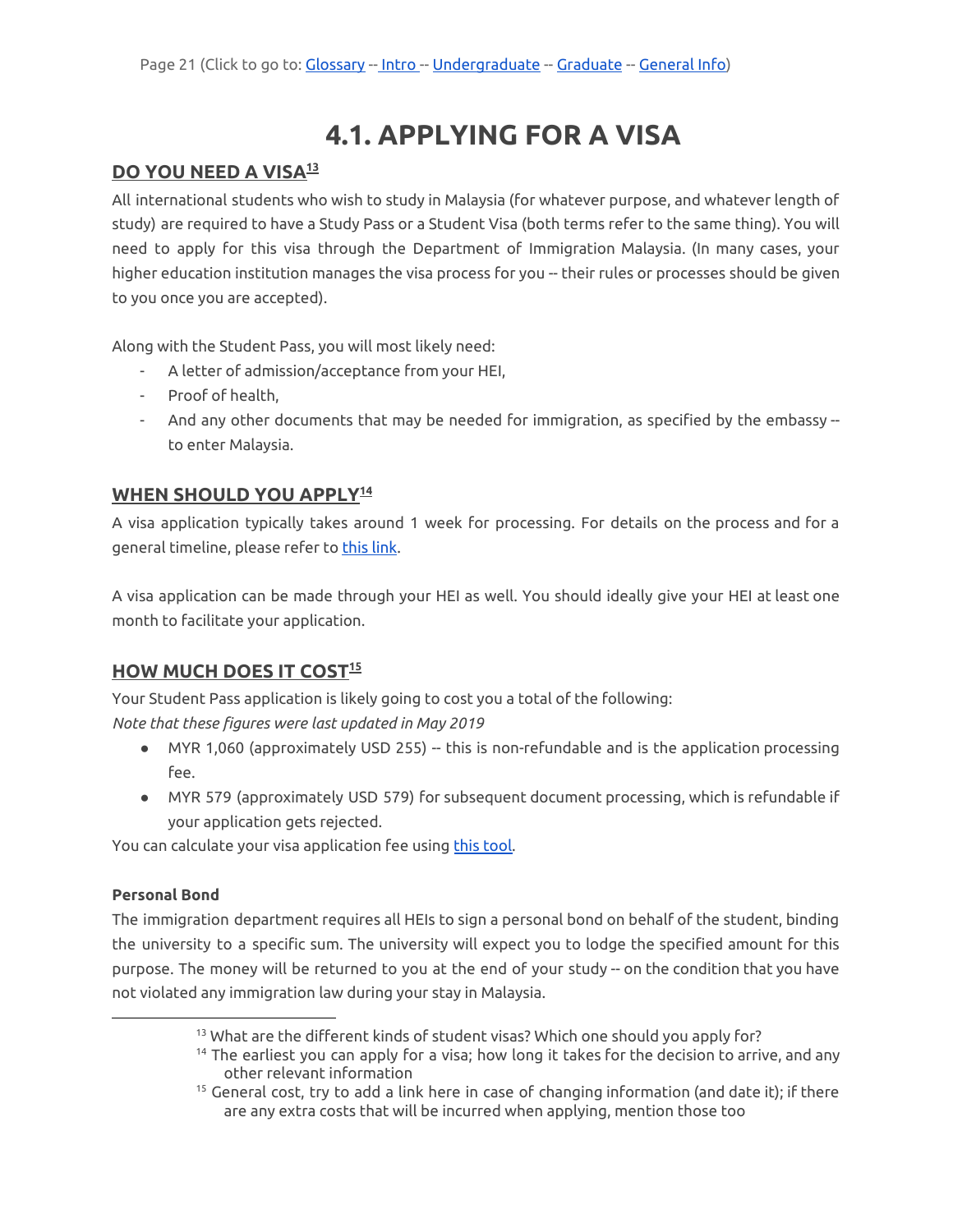The personal bond form can be submitted after you have arrived in Malaysia.

#### <span id="page-21-0"></span>**Medical Screening**

As an international student, you will be required to undergo a medical screening while you are still in Pakistan. You will need to submit this pre-arrival medical examination report to your institution, along with all your other relevant documents.

You may be required to attend another medical screening, after your arrival in Malaysia (possibly within seven days of your arrival).

#### <span id="page-21-1"></span>**HOW LONG CAN YOU STAY IN MALAYSIA**

For the duration of your study/but sometimes you need to get your Student Pass renewed as well.

#### <span id="page-21-2"></span>**APPLYING 16**

This section was last updated in November 2018. It is recommended you visit this link in case the process *has changed.*

You can apply for your student visa through two ways:

#### - **Apply online**

**New** students, who have received offer letters from Public Universities and Private Higher Education Institutions will have the option to apply for their student visa directly through the Education Malaysia website.

#### - **Apply through your institution**

Once you submit the payment and all required documents to the institution, they will begin the process of applying for your Visa Approval Letter (VAL).

To get a VAL (Visa Approval Letter) from Immigration Malaysia, you will need to do the following:

- 1. Get an Offer Letter from your HEI,
- 2. Submit all relevant documents,
- 3. Apply for a SEV (Single Entry Visa) at the Malaysian Embassy in Pakistan,

#### <span id="page-21-3"></span>**OTHER INFORMATION**

#### **iKad**

You will receive an iKad after you receive your Student Pass. The iKad will act as your identification card in Malaysia, and will contain the following: your passport number, your nationality, the name of your

<sup>&</sup>lt;sup>16</sup> Visa application process (specify when this section was last updated and provide a relevant link as well): online application, day of visit + documents required, after submission, collecting your documents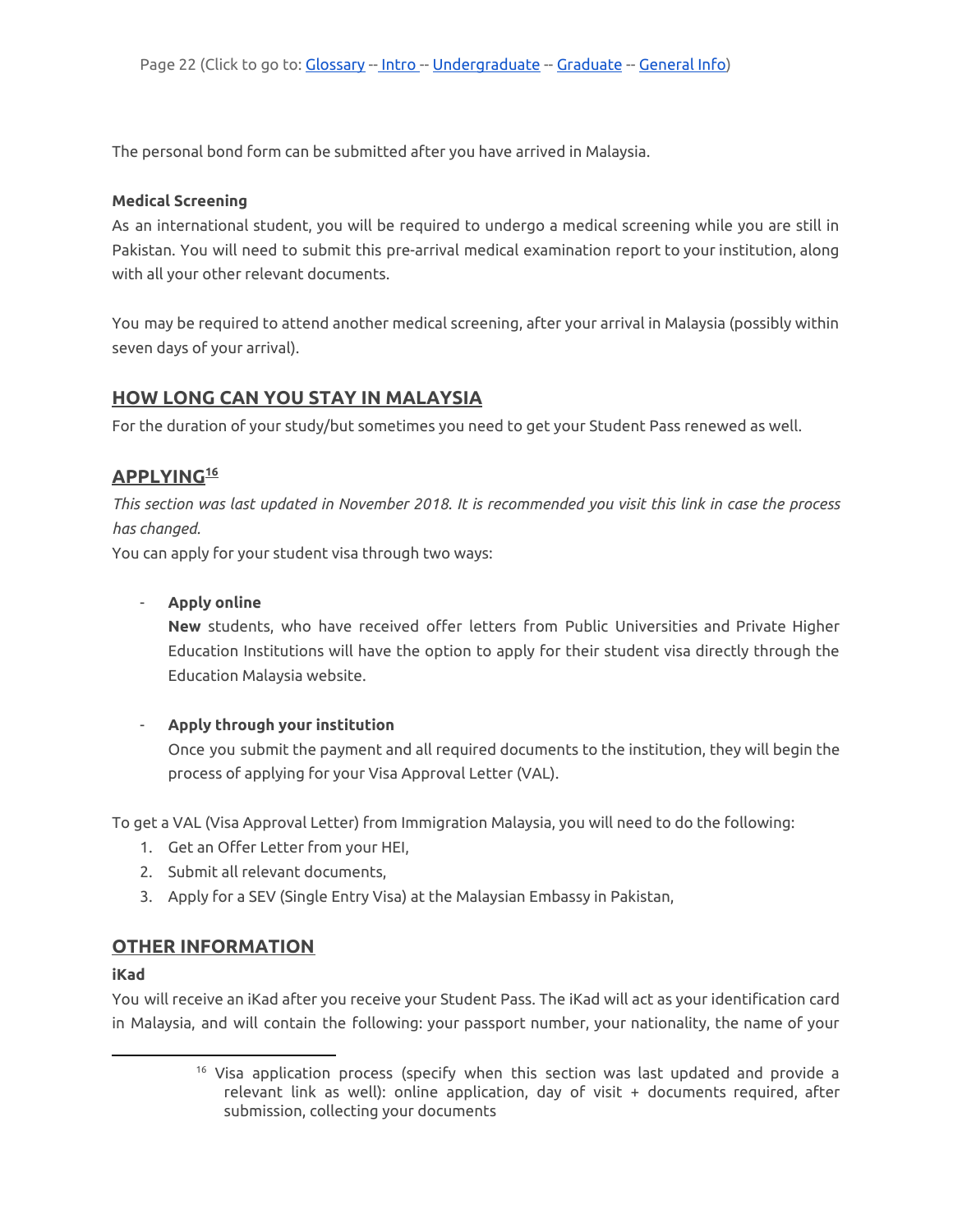institution, duration of the pass and your photograph. You can apply for this at the time you are making a VAL application. Note that there is no substitute identification document for the iKad, so when you get it, you must take extra care and avoid misplacing it.

#### <span id="page-22-0"></span>**How to avoid problems when applying for a visa?**

If you have any difficulty in obtaining your Student Visa, you should contact your HEI's International Student Office. They might be able to help you obtain a Student Pass or advise you on how to apply for a Student Pass after you have entered the country on an ordinary travel visa.

### <span id="page-22-1"></span>**VISAS FOR FAMILY MEMBERS/DEPENDENTS 17**

Students who have gained admission into a Malaysian HEI are allowed to bring their immediate family members, i.e. their children and spouse, to live with them in Malaysia. Family members are given a Social Visit Pass, and can stay in the country for your duration of study.

They will need to provide the relevant forms, a verification letter from the HEI, proof of their relationship with you, and any other documents specified by the embassy.

# **Working in Malaysia**

#### <span id="page-22-2"></span>**Working while studying**

If you are enrolled in a higher education institute, whether it is undergraduate or graduate-level, then you are allowed to work during any holidays that last longer than 7 days (semester breaks included), for a maximum of 20 hours per week (i.e. part time work). However, the following clauses exist:

- You must get the permission of the educational institute you are studying in.
- You must also get the approval of the Department of Immigration.
- You are allowed to work in the following jobs:
	- Mini Markets
	- Restaurants and Cafes
	- Hotels
	- Petrol Stations
- You are **not** allowed to work in the following jobs:
	- Cashiers
	- Within a hotel: as a singer, musician, masseur or Guest Relation Officers
	- Any job considered immoral
- When you start working, the educational institute you are studying in will be required to submit your class attendance and performance to the Department of Immigration every 3 months.

<sup>&</sup>lt;sup>17</sup> How easy it is for spouses/children to get visas? How long does it take? Is it generally an option that Pakistanis opt for?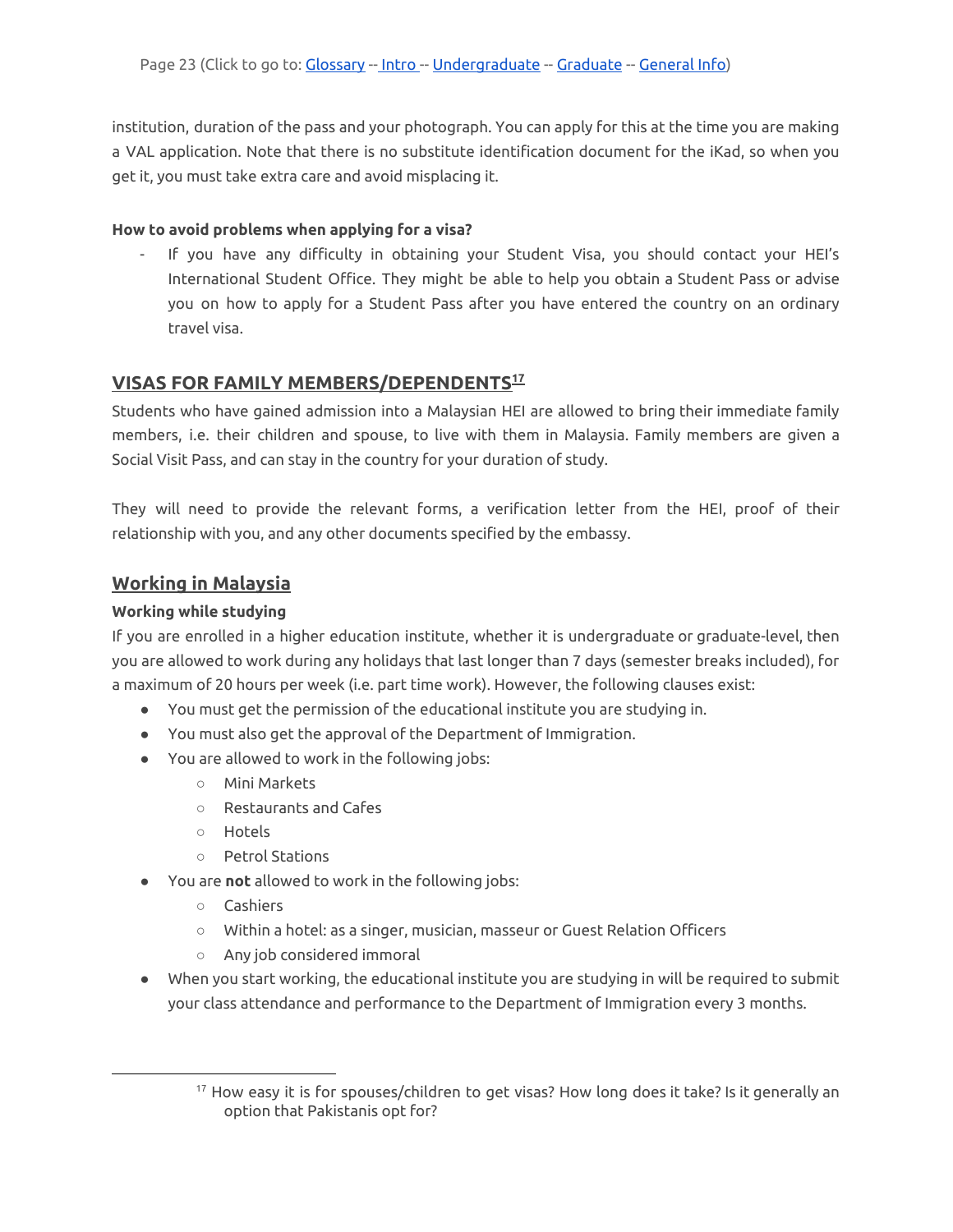When applying for the job, you will have to apply through the educational institute you are studying in; then you must go with a representative of the educational institute to the Department of Immigration of Malaysia and submit your application.

Note that part-time work for students is of minimal pay and should not be used as a means of financial support for courses or living expenses.

#### <span id="page-23-0"></span>**Working in Malaysia after graduation**

After you finish studying, in order to work in Malaysia, you must obtain an Employment Pass. An Employment pass is a work permit allowing foreign citizens to take up contractual employment.

| <b>Employment Pass (Category I)</b>      | In order to be eligible you must have:<br>A minimum salary of RM 10,000 per month<br>An employment contract for up to 5 years                                              |
|------------------------------------------|----------------------------------------------------------------------------------------------------------------------------------------------------------------------------|
| <b>Employment Pass (Category II)</b>     | In order to be eligible you must have:<br>A minimum salary between RM5,000 to RM9,999<br>per month<br>An employment contract for up to 2 years                             |
| <b>Employment Pass (Category</b><br>III) | In order to be eligible you must have:<br>A minimum salary between RM3,000 to RM4,999<br>per month<br>An employment contract for up to 12 months<br>(must not exceed this) |

The following are different types of Employment Passes:

Visit the **Online [Guidebook](https://esd.imi.gov.my/portal/pdf/tc-esd-quick-guidev3-20181102.pdf)** (Immigration Department of Malaysia) for more information on Employment Passes. Relevant forms can be downloaded from [this](https://esd.imi.gov.my/portal/downloads/) link.

#### **Note:**

- The company you have a potential contract with must be registered with the Expatriate Service Division (ESD).
- The company initiates the process of applying for the pass, you can not do it independently.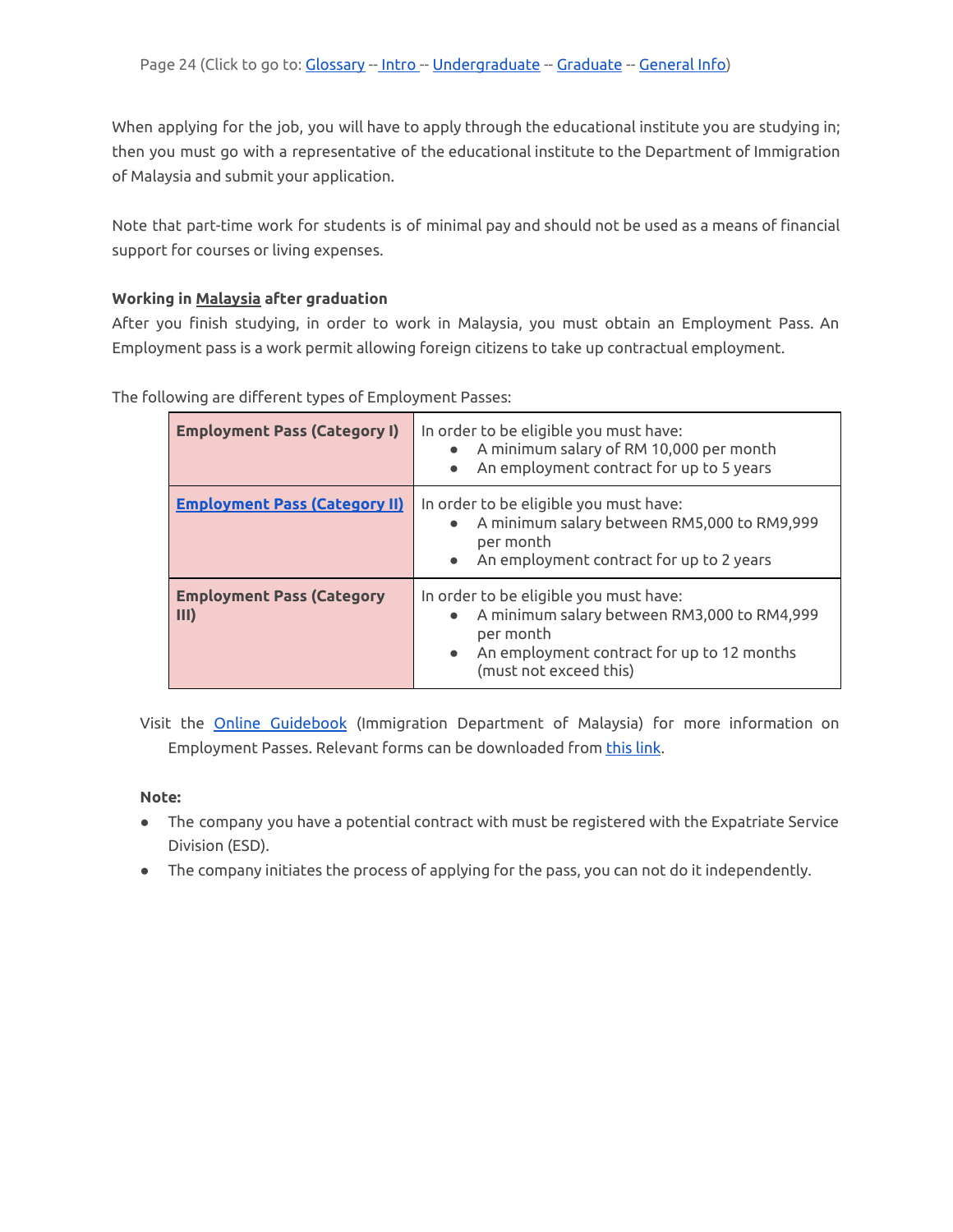# **4.2. ACCOMMODATION**

### <span id="page-24-1"></span><span id="page-24-0"></span>**GENERAL OPTIONS 18**

There are various accommodation options that you can opt for as an international student living in Malaysia. These include:

- Residential accommodation (on-campus accommodation)
- Rented Bedrooms (in an apartment or a house)
- Studio apartments/condominiums
- 3-4 bedroom apartments/condominiums
- Non-serviced bedroom apartments

You can find more information on each of these options in the table below.

|  |  | Note: The figures in the table below were last updated in December 2018 |
|--|--|-------------------------------------------------------------------------|
|--|--|-------------------------------------------------------------------------|

| <b>Accommodation Type</b>           | <b>Details</b>                                                                                                                                                                                                                                                                                                                                                                                                      |
|-------------------------------------|---------------------------------------------------------------------------------------------------------------------------------------------------------------------------------------------------------------------------------------------------------------------------------------------------------------------------------------------------------------------------------------------------------------------|
| <b>Residential Accommodation</b>    | This is the on-campus accommodation that is offered to you<br>by your HEI. The rates for this type of accommodation will<br>vary--but most HEIs will offer affordable options (ranging<br>between RM600 (US\$144) and RM3000 (US\$732) per<br>semester).<br>Rooms will be furnished (bed, cupboard, desk and chair) and<br>you can choose between single and double occupancy.<br>Bathrooms will usually be shared. |
| <b>Rented Bedroom</b>               | If you want to rent a bedroom in an apartment or a house (in<br>Kuala Lumpur or Selangor), it will cost approximately RM350<br>(US\$85) per month.                                                                                                                                                                                                                                                                  |
|                                     | Rooms can be partially or fully furnished (this varies from<br>place to place). The room will usually include a shared<br>bathroom. If you wish to rent a room with a private bathroom,<br>it will be more expensive. Some places may allow you to use<br>the kitchen as well (confirm this with your agent).                                                                                                       |
| <b>Studio Apartment/Condominium</b> | These are more expensive and will cost at least RM1500<br>(US\$351).                                                                                                                                                                                                                                                                                                                                                |
|                                     | They are usually partially or fully furnished, and usually have<br>other facilities too (such as swimming pools, gymnasiums<br>etc.).                                                                                                                                                                                                                                                                               |
| <b>Bedroom</b>                      | These are typically 3-4 bedroom apartments, ranging from                                                                                                                                                                                                                                                                                                                                                            |

<sup>&</sup>lt;sup>18</sup> Try to find accommodation options for both undergraduate and graduate study. If there is no major distinction, then look for general options. Use interview to get more information as well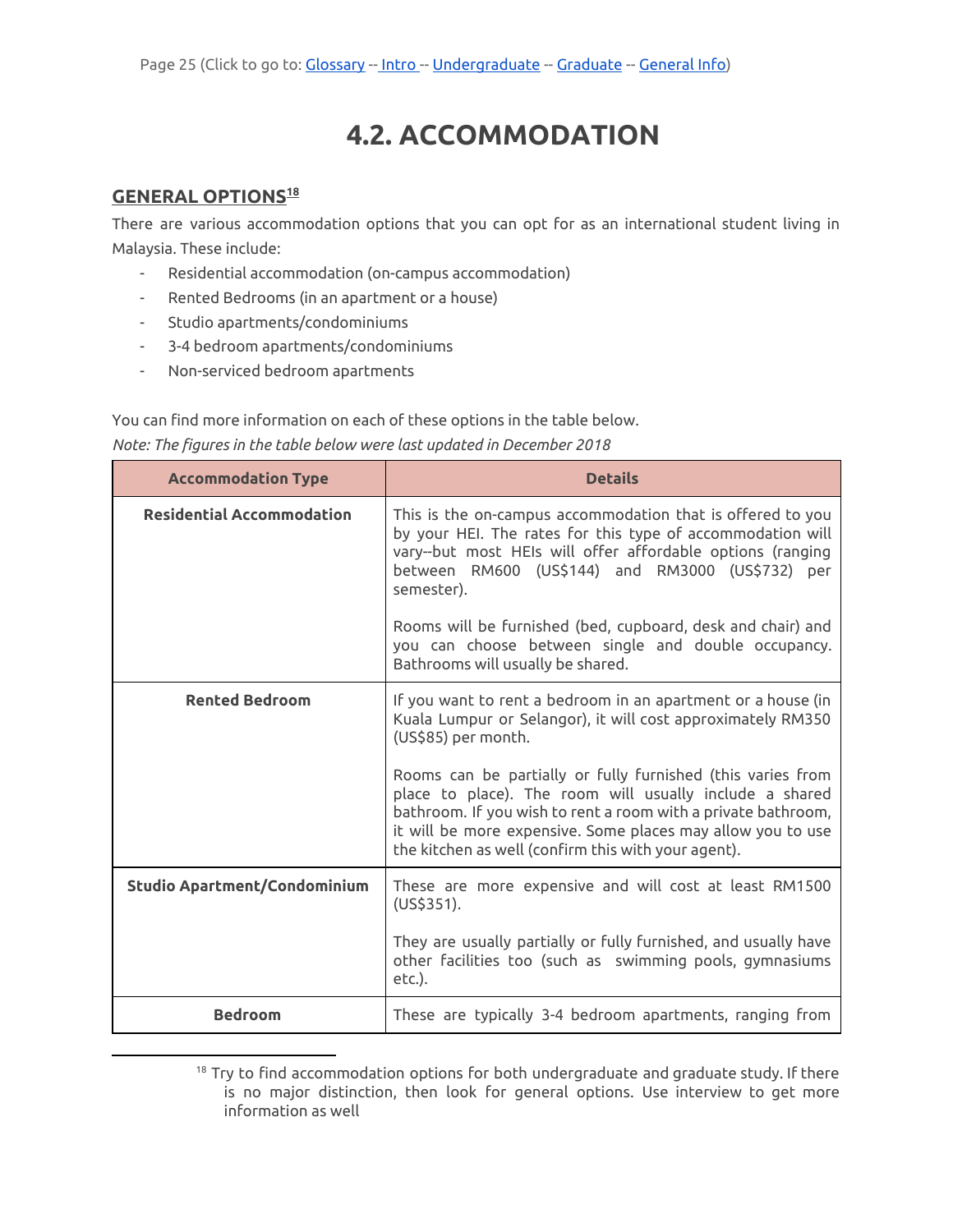| Apartment/Condominium          | RM1500 (US\$351) and RM2500 (US\$602).                                                                                                                                    |
|--------------------------------|---------------------------------------------------------------------------------------------------------------------------------------------------------------------------|
|                                | These may be unfurnished or furnished, and will usually offer<br>other services like swimming pools, gymnasiums etc.                                                      |
| <b>Non-Serviced Apartments</b> | These are typically 3-4 bedroom apartments in family<br>neighbours, and the starting price is approximately RM550<br>(US\$132).<br>These can be furnished or unfurnished. |
|                                |                                                                                                                                                                           |

\*Rates are given for Kuala Lumpur and Selangor. Rates in other states tend to be lower.

#### <span id="page-25-0"></span>**Cities ranked according to cost of living cost**

Kuala Lumpur and Selangor are more expensive than other states.

#### <span id="page-25-1"></span>**Other**

- Hot water is not a standard feature in HEIs or other Malaysian housing options. If you require this facility, you should check to make sure that your rental accommodation has a water heater.
- Some rented areas might not have a washing machine -- so you can either send your laundry to a neighbourhood laundromat, or you can wash your clothes by hand.
- It is advised to boil tap water before consuming it.
- Most HEIs will have their own medical facilities that students can use (in most cases, the cost of treatment will already be included in overall student fees). Otherwise, there are 1-2 private clinics in most neighbourhoods.

# **4.3. BUDGETING**

<span id="page-25-2"></span>As an international student, you will have to account for a lot of costs besides just the tuition fees. These include:

- 1. Travel expenses
- 2. Health and travel insurance
- 3. Accommodation and living expenses
- 4. Travel and sightseeing
- 5. Textbooks and other course materials
- 6. Food and drink
- 7. Miscellaneous

Taking all these into account you will need \$450 per month or \$5,400 per year if you want to live comfortably. You can cut these costs considerably if you spend less on accommodation, entertainment, and other costs.